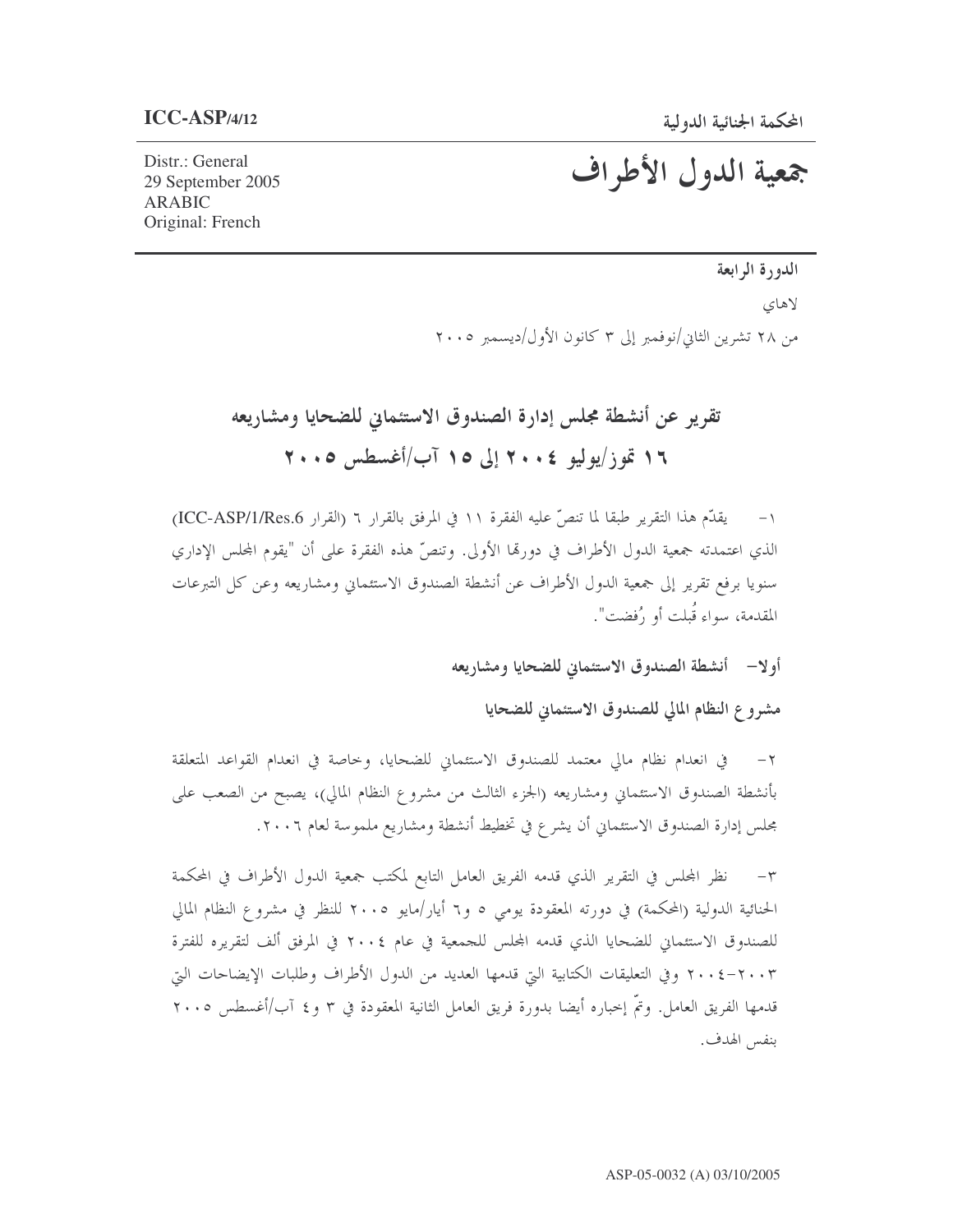٤- يرحَّب مجلس الإدارة بالتقدم الذي أحرزته الدول الأطراف في النظر في مشروع النظام المالي ولاحظ مع التقدير القرار الذي اتخذته جمعية الدول الأطراف مؤقتا باعتماد الجزأين الأول والثاني الذي أتاح أساسا لتشغيل الصندوق الاستئماني أثناء ذلك الحين.

يحتْ مجلس الإدارة جمعية الدول الأطراف على اعتماد مشروع النظام المالي في أقرب وقت ممكن لكي يستطيع تنفيذ مشاريعه والقيام بمهامه.

#### انشاء الأمانة

٦– بعد اعتماد الجمعية للقرار ICC-ASP/3/Res.7 الذي أنشئت بموجبه أمانة الصندوق الاستئماني للضحايا، وبعد إعداد ميزانية قلم المحكمة وشعبة المراقبة للميزانية البرنامجية لعام ٢٠٠٥ (-ICC ASP/4/CBF.1/4)، طلب المجلس إلى قلم المحكمة أن يشرع في عملية تعيين الموظفين الأوائل في أمانة الصندوق الاستئماني. فقررت الجمعية أن أول موظف يجب تعيينه في الأمانة هو موظف جمع الأموال (ف-٤)، وأعلن عن هذا المنصب فورا في شهري كانون الثاني/يناير وشباط/فبراير ٢٠٠٥. مع الأسف لم يرد ما فيه من الكفاية من الطلبات من المرشحين المؤهلين وبالتالي قرر فتح المنصب من جديد والإعلان عن شغوره لا بواسطة القنوات المعتادة فحسب بل وبواسطة المنشورات وعلى مواقع الانترنت التي من المرجح أن يطلع عليها المهنيون في مجال الأموال. ثم أعلن عن تقديم الطلبات من حديد في شهري نيسان/أبريل وأيار/مايو ٢٠٠٥، مما أدى إلى تقديم طلبات عدد أكبر من المرشحين المؤهلين. ومن المقرر إجراء الاختبار أثناء شهري آب/أغسطس وأيلول/سبتمبر ٢٠٠٥، ويأمل المحلس في تعيين موظف جمع الأموال بعد ذلك بوقت قصير.

سيعلن عن الوظيفتين اللتين تمت الموافقة عليهم، وهما منصب موظف قانويي غير متفرغ من الرتبة (ف-٢) وموظف من فئة الخدمات العامة (خ ع-٥)، وستفتحان للتوظيف في عام ٢٠٠٥ بعد أن يلتحق موظف الأموال بمنصبه.

## أنشطة مجلس الإدارة في مجال جمع الأموال

وفقا للفقرة ٧ من قرار الجمعية ICC-ASP/3/Res.7 الذي تطلب فيه إلى مجلس الإدارة مواصلة  $-\lambda$ جهوده في جمع الأموال عملا بالفقرات ٨ و٩ و١٠ و ١١ من مرفق القرار ICC-ASP/3/Res.6، واصل أعضاء المحلس التشجيع على التبرعات على الصندوق الاستئماني للضحايا.

شهدت الفترة التي يشملها هذا التقرير السنوي، زيادة ملحوظة في تبرعات الحكومات والأفراد،  $-9$ كما شهدت عددا من المبادرات التي اتخذهما المنظمات الدولية والاقتراحات التي قدمتها في مجال جمع الأموال. فمثلا، قام منبر المنظمات غير الحكومية الهولندية لدعم المحكمة الجنائية الدولية بحملة لجمع الأموال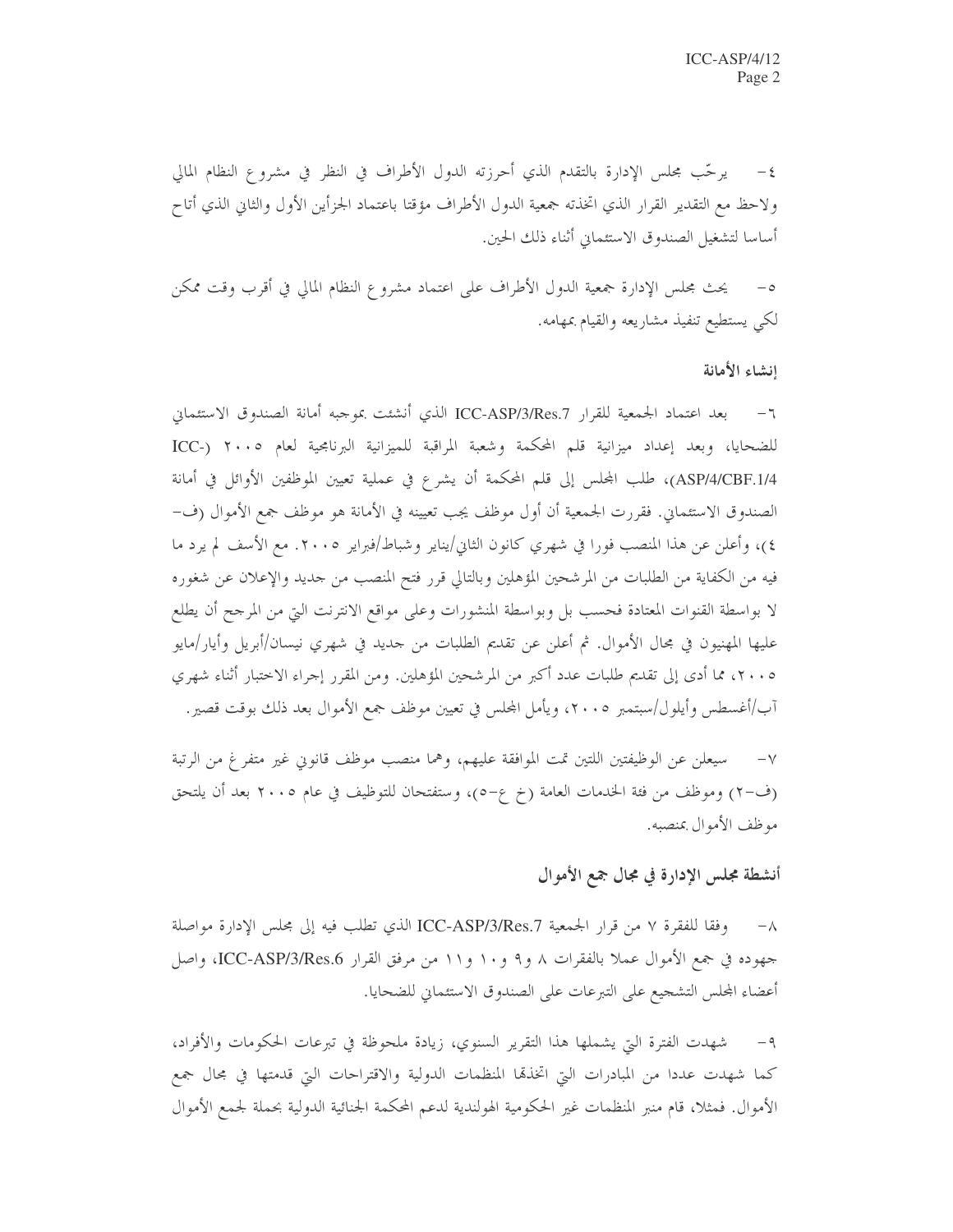ضمن المنظمات غير الحكومية الهولندية أسفرت على تبرعات مشتركة لصالح الصندوق الاستئماني، الميزانية المقترحة لعام ٢٠٠٦.

الميزانية المقترحة لعام ٢٠٠٦

١٠– قام المجلس بإعداد مشروع ميزانية لعام ٢٠٠٦ لأمانة الصندوق الاستئماني للضحايا المنشأة بموحب القـــــــرار ICC-ASP/3/Res.7، وقدمه لجمعية الدول الأطراف لكي تعتمده عملا بالفقــــــــرة ٦ من مـــــــرفق القــــــــرار ٢ (ICC-ASP/3/Res.6)، ويرد مشروع القرار هذا في المرفق ألف.

١١– كما ورد في الفقرة ٥ من الميزانية، يرى أعضاء المحلس أن من المرجح أن يستخدم الصندوق حلال السنة القادمة، وأن يصبح من الضروري متابعة تطورات وتنفيذ مختلف المهام التي يُوليها كل من القواعد الإجرائية وقواعد الإثبات والنظام المالي إلى الصندوق.

١٢– يرى أعضاء المحلس أن اقتراح توكيل أحد الموظفين رفيعي المستوى بمسؤولية تسيير أمانة المحلس أمر أساسي لنجاح الأمانة. وإن تعيين مدير تنفيذي يقدم المشورة والمساعدة لأعضاء بحلس الإدارة في جميع المسائل المتعلقة بإدارة الصندوق، وإجراء المشاورات والمشاركة في المفاوضات مع ممثلي الدول الأطراف، ومنظمات من المستوى الرفيع، أمور من شألها أن تضفى قيمة على الصندوق الاستئماني للضحايا وأن تسهل تحقيق أهدافه.

١٣- عملا بالفقرة ٧ من القرار ICC-ASP/1/Res.6، يحدد المحلس أنشطة الصندوق ومشاريعه، وتوزيع الأصول والأموال التابعة له رهنا بالموارد الموجودة وحسب القرارات التيّ تصدرها المحكمة. وفي هذا الإطار سيقدم المدير التنفيذي المساعدة إلى مجلس الإدارة لحسن إدارة الصندوق، كما ورد ذلك في الفقرة ٦ من المرفق بالقرار ICC-ASP/1/Res.6. ومن شأن إدارة عمل الأمانة وتنسيقه من لدن المدير التنفيذي أن يضمن فعالية الصندوق الاستئماني.

١٤– وأخيرا يجدر بالذكر أن جمعية الدول الأطـــراف قد نصـــت في الفقــــرة ٦ من مرفـــق القـــــــرار ICC-ASP/1/Res.6، على أن في إمكانها "بزيادة عبء أعمال صندوق الاعتمادات الخاصة، بتوصية من المجلس وبعد المشاورات مع قلم المحكمة، أن تنظر عند الاقتضاء في مسألة توسيع الإدارة وتعيين مدير تنفيذي".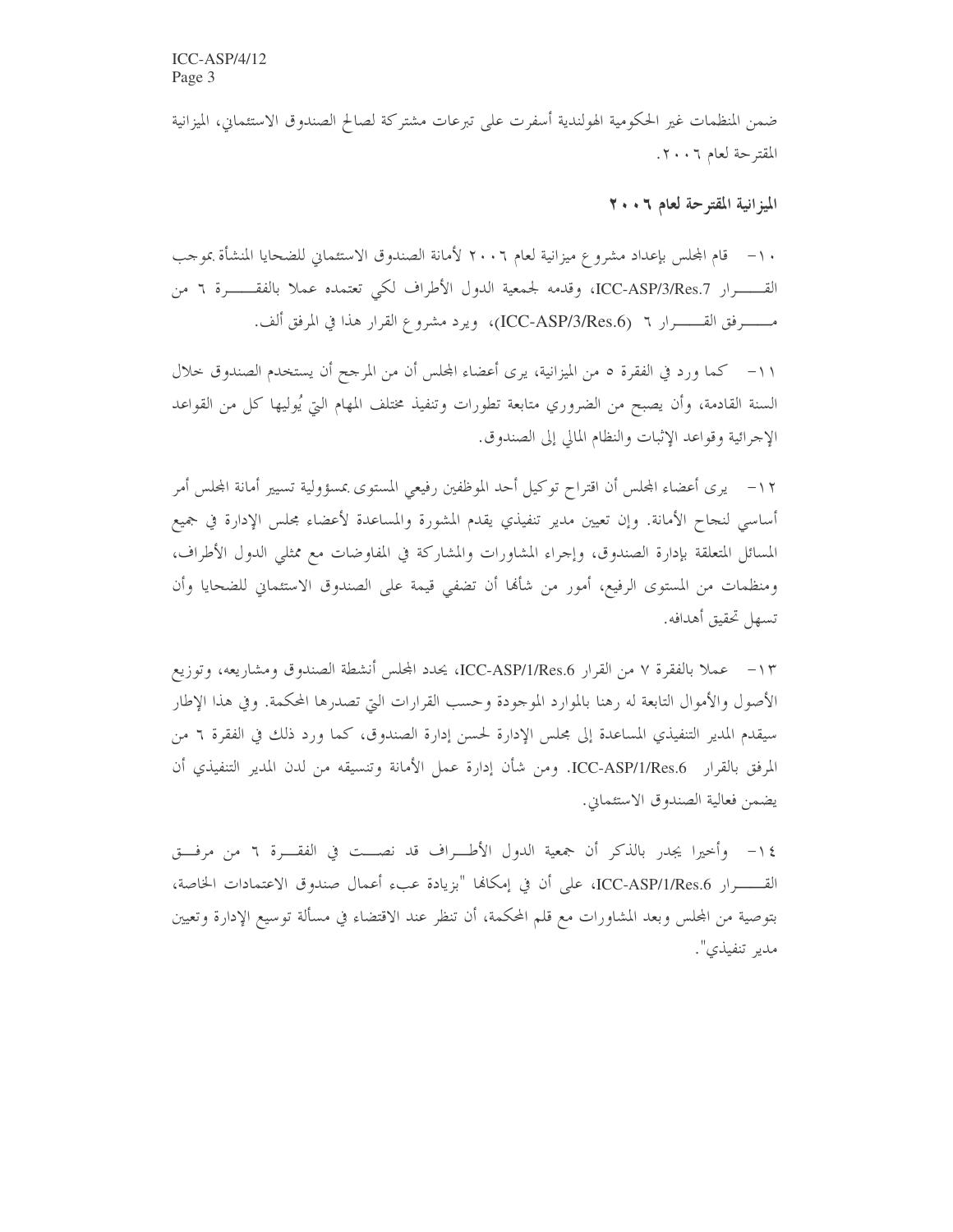#### المساعدة التي يقدمها قلم المحكمة

0 ١ – عملاً بالفقرة ٥ من مرفق القرار ICC-ASP/1/Res.6، والفقرة ٩١ من ميزانية الفترة المالية الأولى للمحكمة (ICC.ASP/1/3)، والفقرات ٢٨٤، و ٢٩٠ و ٢٩٢ من الميزانية البرنامجية لعام ٢٠٠٤ (-ICC ASP/2/10)، والفقرة ٥١ ، من الميزانية البرنامجية لعام ٢٠٠٥ (ICC-ASP/3/25)، تلقى المحلس مساعدة إدارية من قلم المحكمة حلال السنة من أجل التسيير السليم لمحلس إدارة الصندوق، ويعرب الصندوق لامتنانه لذلك.

ثانيا— حالة المساهمات الطوعية

١٦- عملاً بالفقرة ١١ من مرفق القرار ٦ ICC-ASP/1/3 الذي يطلب برفع تقرير سنوي إلى جمعية الدول الأطراف عن "كل التبرعات المقدمة، سواء قُبلت أو رُفضت"، ترد قائمة التبرعات في المرفق باء. وتتضمن هذه القائمة تبرعات الدول الأطراف، وتبرعات القضاة وموظفي المحكمة، وكذلك التبرعات التي وردت بواسطة المنظمة غير الحكومية"مواطنون من أجل حلول عالمية"، التي واصلت حملتها لجمع الأموال في الولايات المتحدة الأمريكية حتى شهر كانون الأول/ ديسمبر ٢٠٠٤.

١٧ – كان الصندوق الاستئماني للضحايا يحتفظ بحسابين مصرفيين، أحدهما في هولندا والثاني في الولايات المتحدة. وفي ١٥ آب/أغسطس ٢٠٠٥، وصل مبلغ الحسابين المصرفيين التفصيلي للفترة ما بين ١٦ تموز/يوليو ٢٠٠٤ إلى ١٥ آب/أغسطس ٢٠٠٥ ما قدره ٤٠٣,٠٢ دولار أمريكي و ٦٨٠ ٦٨٠ يورو على التوالي.

١٨ – يوَّد المجلس أن يعرب عن خالص تقديره للمساهمات الطوعية التي قدمت خلال السنة الماضية لصالح ضحايا الجرائم الواقعة ضمن اختصاص المحكمة وأسر هؤلاء الضحايا. ويشجّع أعضاء المحلس بشدة الدول الأطراف على مواصلة تقديم التبرعات إلى الصندوق الاستئماني، إذ إن هذه التبرعات تعد في غاية الأهمية في هذه المرحلة من نمو الصندوق الاستئماني.

ثالثا— استقالة الدكتور آرياس سانشيس، عضو مجلس إدارة الصندوق الاستئماني للضحايا

١٩- في ٧ شباط/فبراير، تلقت السيدة سيمون فيل، بصفتها رئيسة مجلس إدارة الصندوق الاستئماني للضحايا، رسالة من الدكتور أوسكار آرياس سانشيس يخبرها فيها بأنه للأسف يقدم استقالته من عضوية المجلس. وبعد ذلك، في ٦ أيار/مايو أحبر الدكتور آرياس سانشيس السيدة فيل أنه يرغب في أن تدخل استقالته حيز التنفيذ ابتداء من الاحتماع المقبل لمحلس الإدارة. ثم في ١٩ أيلول/سبتمبر ٢٠٠٥، أحبر السيدة سيمون فيل أنه مع الأسف لن يكون في وسعه حضور الاحتماع السنوي الذي كان من المزمع أوّلا أن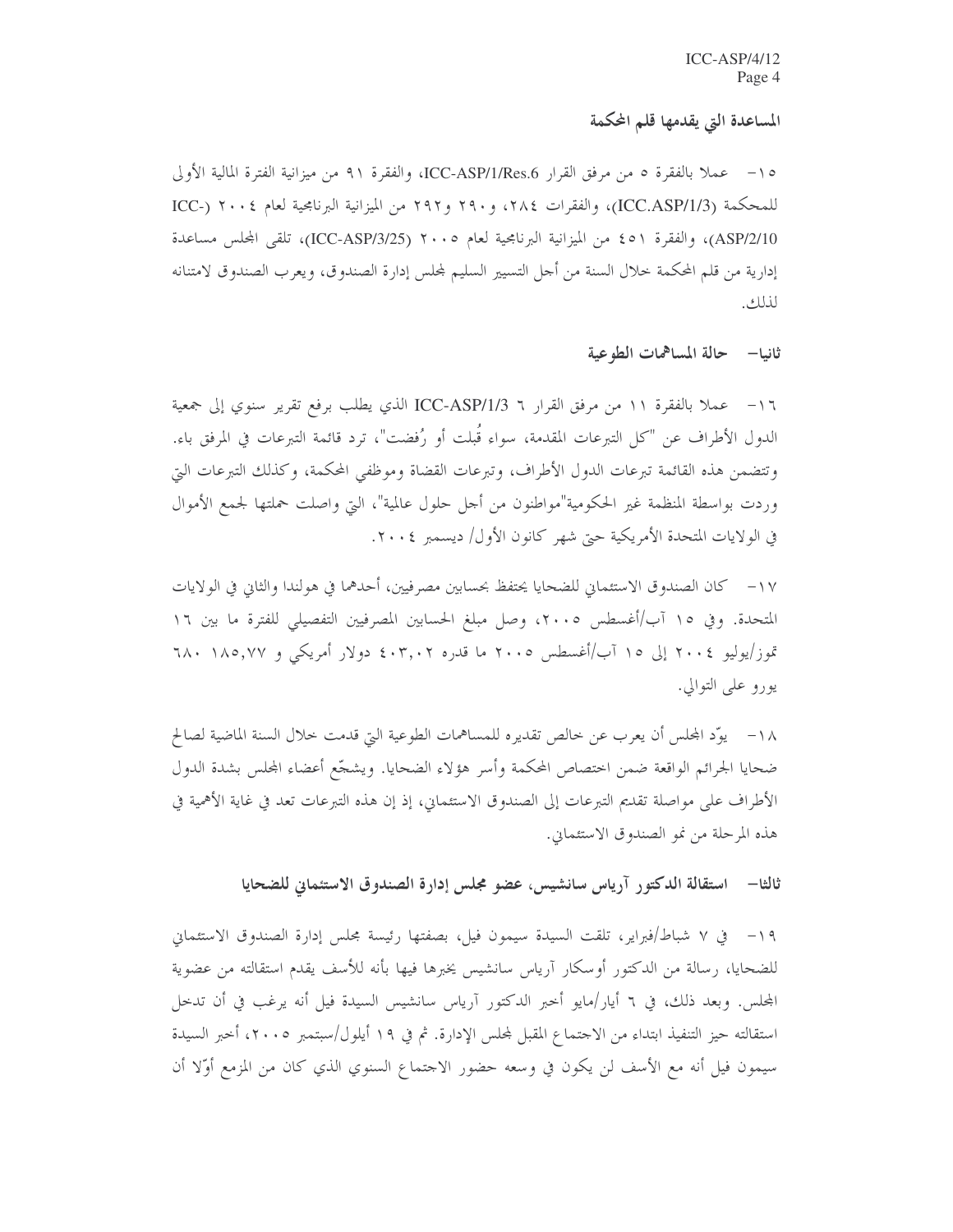$ICC-ASP/4/12$ Page 5

يعقده مجلس الإدارة يومي ٨ و٩ أيلول/سبتمبر ٢٠٠٥ ثم أُجّل إلى شهر تشرين الثاني/نوفمبر ٢٠٠٥، وأنه يرغب في أن تُنفّذ اسقالته فوراً.

٢٠ – إن انعدام أحكام قانونية بشأن الاستقالة أو غياب عضو أو أكثر من أعضاء المحلس، لا في نظام روما الأساسي ولا في القواعد الإجرائية وقواعد الإثبات، أدى بمجلس الإدارة إلى تقديم اقتراح إلى الجمعية إما بأن تعتمد قرارا معينا يتعلق بالموضوع في دورتما القادمة، أو بأن تدرج حكماً في النسخة النهائية من مشروع النظام المالي للصندوق الاستئماني للضحايا يعالج هذه المسألة.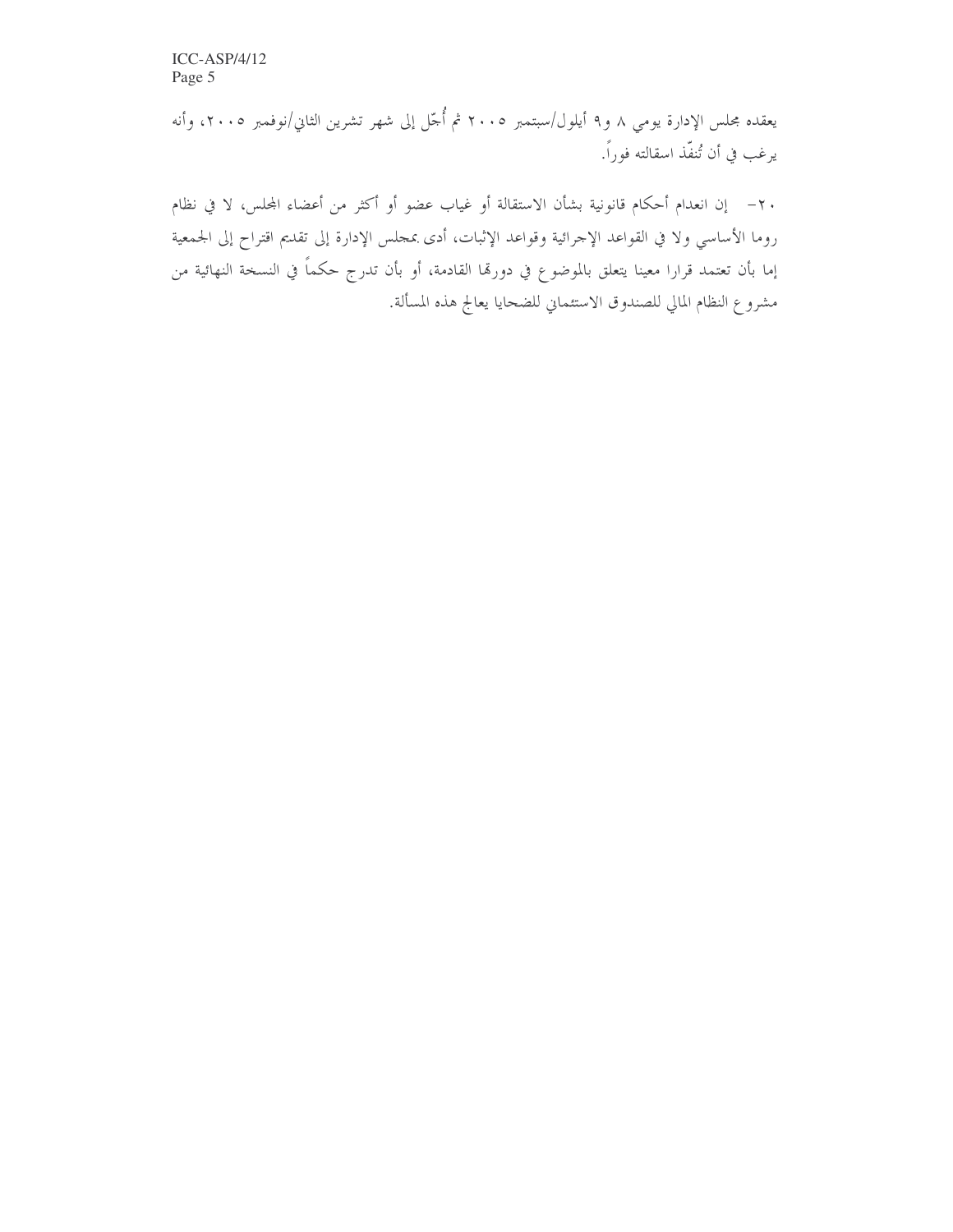#### المرفق ألف

الميزانية المقترحة لأمانة الصندوق الاستئماني للضحايا لعام ٢٠٠٦

وافقت جمعية الدول الأطراف على إنشاء أمانة للصندوق الاستئماني للضحايا، في دورها الثالثة  $-1$ المعقودة في لاهاي في أيلول/سبتمبر ٢٠٠٤ (الفقرة ١ من القرار ICC-ASP/3/Res.7). أنشئت الأمانة لتوفير المساعدة الضرورية لتسيير مجلس إدارة الصندوق الاستئماني للضحايا تسييرا سليما في أداء مهامه لصالح ضحايا الجرائم الواقعة ضمن اختصاص المحكمة وأسر هؤلاء الضحايا.

٢ - وفي الدورة نفسها قررت الدول الأطراف، في انتظار مواصلة تقييمها، عملا بالقرار -ICC ASP/1/Res.6، أن تمويل الأمانة سيتم من الميزانية العادية للمحكمة.

وبناء عليه، أنشئت أمانة الصندوق الاستئماني للضحايا في عام ٢٠٠٥. وتعمل الأمانة تحت السلطة  $-\tau$ الكاملة لمجلس الإدارة في المسائل المتعلقة بأنشطته، وتعد الأمانة وموظفيها تابعة لقلم المحكمة للأغراض الإدارية (ICC-ASP/3/Res.7)، الفقرة ٢). وتنص الفقرة ٣ من القرار نفسه على "أن يقدم مسجّل المحكمة ما يلزم من المساعدة لحسن سير عمل كل من مجلس الإدارة والأمانة، إدراكا منه باستقلالية كل من المحس والإدارة".

٤– ويودّ المجلس أن يوجه انتباه الدول الأطراف إلى أن الأمانة ستتطلب قدرات أكبر للقيام بمهامها ۖ كلما وحيثما زاد عبء عمل الصندوق الاستئماني. ومن المرحح أن يتأثر عبء العمل بعدد من العوامل، بما في ذلك الطابع الدقيق للولاية التي توكلها الدول الأطراف للصندوق الاستئماني بواسطة نظامها عندما يتم اعتماده، والسرعة التي تتم ها الإجراءات لدى المحكمة. وكون هذه العوامل ما زالت مجهولة في هذه المرحلة يجعل من الصعب التنبؤ بمدى استلزام الأمانة قدرات أكبر، وخاصة، معرفة ما إذا كان ينبغي أن يوصى بتوسيع الأمانة لعام ٢٠٠٦.

الأهداف :

| مۇشىرات الأداء                                      | النتائج المتوقعة                            |
|-----------------------------------------------------|---------------------------------------------|
| إجراءات العمل القائمة لتيسير عمل أمانة الصندوق      | ● الدعم الذي تقدمه الأمانة إلى مجلس الإدارة |
| الاستئماني للضحايا                                  |                                             |
| آليات التحقق من مصادر الأموال المتلقية              | • قدرة الصندوق الاستئماني على جمع           |
| المعايير المعتمدة لتفادي توزيع غير عادل بصورة واضحة | المساهمات الطوعية التي تم التشجيع عليها     |
| للأموال بين مختلف فئات الضحايا                      |                                             |
| • زيادة عدد الدول الأطراف والجهات الفاعلة الخارجية  |                                             |
| التي تساهم في الصندوق الاستئماني للضحايا            |                                             |

توفير المساعدة اللازمة لحسن تسيير مجلس الإدارة في أداء مهامه (الفقرة ١ من القرار ICC-ASP/3/Res.7).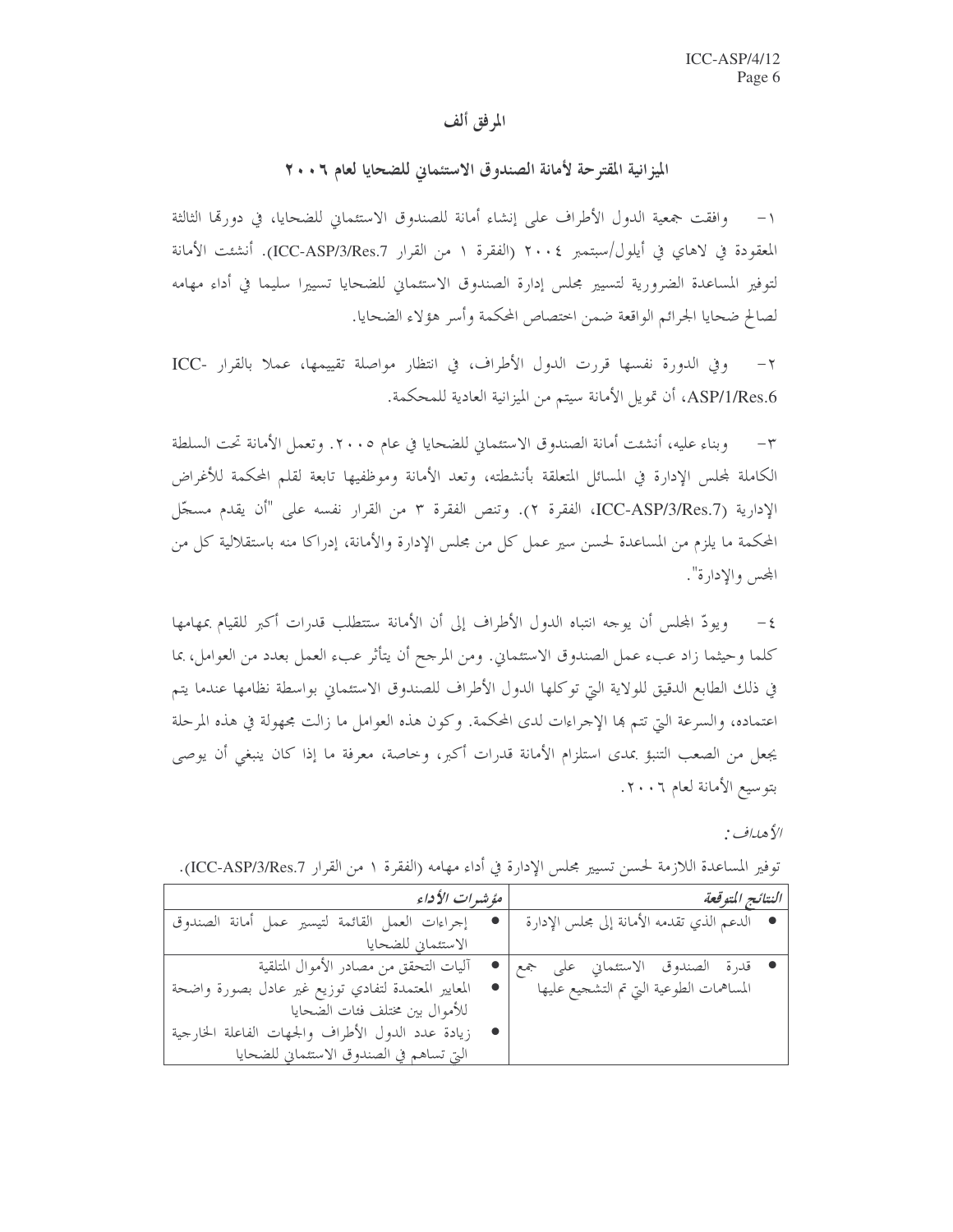## الميزانية المقترحة

نظرًا لهذه الشكوك، يوصى المجلس بتوسيع قدرات الأمانة بصورة خفيفة في عام ٢٠٠٦. ويرى  $-\circ$ المحلس بأنه من المهم أن يكون المدير التنفيذي قد عيّن نظرا أن المسؤول عن جمع الأموال يكون قد التحق بمنصبه قبل أشهر في عام ٢٠٠٦، ونظرا أنه من المتوقع أن مبالغ أموال الصندوق تكون قد ارتفعت حلال السنة، ولأنه من الممكن تماما أن يشرع في استخدام الصندوق في عام ٢٠٠٦. وسيكون في إمكان الإدارة أن تتابع تصميم مشاريع معينة وتنفيذها، والقيام بمختلف المهام الموكلة للصندوق لصالح الضحايا بموجب القواعد الإجرائية وقواعد الإثبات الواردة في النظام المالي للصندوق.

ويتوقع المجلس أيضا أنه سيلزم المزيد من القدرات الإدارية، لتوفير الدعم الضروري للمدير التنفيذي  $-7$ ولمعالجة الكميات الكبيرة من البيانات وتسيير النظم المعلوماتية المعتمدة التي سيستخدمها الصندوق.

وبتطور الصندوق هذا، سيصل عدد موظفى الأمانة إلى خمسة، وهو مدير تنفيذي من رتبة (مد- $-\vee$ ١)، وموظف جمع الأموال من رتبة (ف-٤)، وموظف قانوني معاون متفرغ من رتبة (ف-٢)، ومساعدين إداريين من رتبة (خ ع-٥).

### البرنامج ٢٦٠٠: أمانة الصندوق الاستئماني للضحايا

الميزانية المقترحة لأمانة الصندوق الاستئماني للضحايا

|                                               | نفقات عام   |              | الميزانية المعتمدة لعام ٢٠٠٥ |                                  |                                              | الميزانية المقترحة لعام ٢٠٠٦ |                                              |
|-----------------------------------------------|-------------|--------------|------------------------------|----------------------------------|----------------------------------------------|------------------------------|----------------------------------------------|
| موضوع النفقات                                 | $y \cdot z$ |              | (بألاف اليورو)               |                                  |                                              | (بآلاف اليورو)               |                                              |
|                                               | المجموع     | الجو هرية    | الشرطية                      | المجموع                          | الأساسية                                     | المتصلة                      | المجموع                                      |
|                                               |             |              |                              |                                  |                                              | بالحالات                     |                                              |
| موظفو الفئة الفنية                            |             | ۹١           |                              | ۹١                               | rrr, r                                       |                              | rrr, r                                       |
| موظفو الخدمات العامة                          |             | ۳۹           |                              | ۳۹                               | $\mathcal{N} \cdot \mathcal{N}, \mathcal{N}$ |                              | $\mathcal{N} \cdot \mathcal{N}, \mathcal{N}$ |
| الجموع الفرعي، الموظفون                       |             | $, r$ .      |                              | $, r$ .                          | 221,9                                        |                              | 221,9                                        |
| المساعدة العامة المؤقتة                       |             | ۳٥           |                              | ۳٥                               |                                              |                              | $\cdot$ , $\cdot$                            |
| الجموع الفرعي، الرتب الأحرى                   |             | $r \circ$    |                              | ەس                               | $\cdot$ , $\cdot$                            |                              | $\cdot$ , $\cdot$                            |
| السفر                                         |             | $\vee$ .     |                              | $\vee$ .                         | $V \cdot \cdot \cdot$                        |                              | $v \cdot \cdot$                              |
| الضيافة                                       |             | $\vee$       |                              | $\vee$                           | $V, \cdot$                                   |                              | $\vee$ , $\cdot$                             |
| الخدمات التعاقدية بما في دلك التدريب          |             | ٩.           |                              | ٩.                               | ٩٠,٠                                         |                              | 9.1, .                                       |
| مصروفات التشغيل العامة                        |             | ۹۳           |                              | ۹۳                               | $\wedge \curlyvee, \cdot$                    |                              | $\wedge \tau$ ,                              |
| اللوازم والمواد                               |             | ٤            |                              | ٤                                | $\langle \cdot, \cdot \rangle$               |                              | $\langle \cdot, \cdot \rangle$               |
| الأثاث والمعدات                               |             | ٤١           |                              | $5 \setminus$                    |                                              |                              | $\cdot$ , $\cdot$                            |
| الجموع الفرعي، التكاليف غير المتصلة بالموظفين |             | $r \cdot o$  |                              | $r \cdot o$                      | $r\tau\cdot$ , $\cdot$                       |                              | $r\tau\cdot$ , $\cdot$                       |
| مجموع تكاليف البرنامج                         |             | $\mathbf{y}$ |                              | $\mathfrak{t} \vee \mathfrak{t}$ | $V \cdot 1, 9$                               |                              | $V \cdot 1,9$                                |

للضحايا ترد الميزانية المقترحة لعام ٢٠٠٦ في الجدول التالي.  $-\lambda$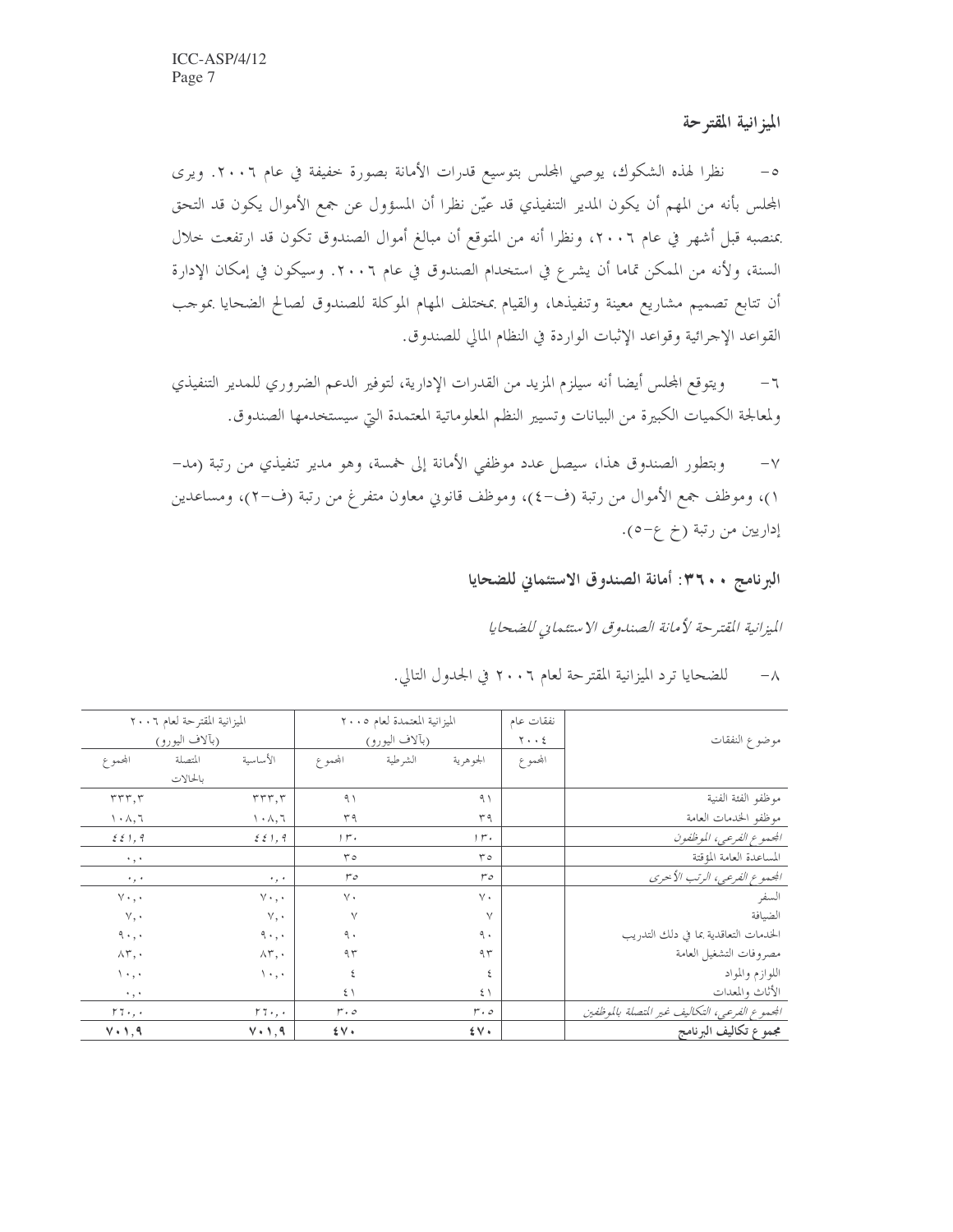| مجموع<br>الموظفين | موظفىي<br>الخليفات<br>العامة | العامة–<br>الرتب<br>الأخرى | الحدمات الحدمات   مجم <i>وع</i> ا<br>العامة–<br>الرتبة<br>الرئيسية | مجموع<br>موظفي<br>الفئة<br>الفنية | ف-١ | ف-۲ | ف-۳ | ف-٤ | ف−ه | مد– ۱ | مل – | مساعد<br>أمين<br>عام | و کيل<br>امين<br>عام | أمانة الصندوق<br>الاستثماني<br>للضحايا |
|-------------------|------------------------------|----------------------------|--------------------------------------------------------------------|-----------------------------------|-----|-----|-----|-----|-----|-------|------|----------------------|----------------------|----------------------------------------|
| $\mathcal{O}$     | ۲                            |                            |                                                                    | $\check{}$                        |     |     |     |     |     |       |      |                      |                      | الأساسية                               |
|                   |                              |                            |                                                                    |                                   |     |     |     |     |     |       |      |                      |                      | المتصلة بالحالات                       |
|                   |                              |                            |                                                                    |                                   |     |     |     |     |     |       |      |                      |                      | مجموع الملاك                           |
|                   |                              |                            |                                                                    |                                   |     |     |     |     |     |       |      |                      |                      |                                        |

الملاك المقترح لعام ٢٠٠٦

٩ – في عام ٢٠٠٦، من المتوقع أن تقوم الأمانة المنشأة في عام ٢٠٠٥ بتوفير المساعدة لمحلس الإدارة من أجل حسن تسيير المحلس في أداء المهام الموكولة إليه من خلال ولايته في التسيير اليومي للصندوق الاستئماني، ويتضمن ذلك مايلي:

- مساعدة المحلس في استلام الموارد المتجمعة من حلال منح التعويضات وفصلها عن بقية موارد الصندوق الاستئماني وفقا للمادة ٩٨ من القواعد الإحرائية وقواعد الإثبات؛
- مساعدة المجلس في إعداد ملاحظات مكتوبة أو شفوية بشأن نقل الغرامات أو المصادرات  $\overline{\phantom{a}}$ إلى الصندوق الاستئماني بناء على طلب الدائرة وفقا للمادة ١٤٨ من القواعد الإحرائية وقواعد الإثبات (أنظر المادة ٣٤ من مشروع لائحة الصندوق الاستئماني)؛
- دعم المجلس في تقديم ملاحظات مكتوبة أو شفوية عن تصريف أو توزيع الممتلكات أو  $\frac{1}{2}$ الأصول وفقا للمادة ٢٢١ من القواعد الإحرائية وقواعد الإثبات؛
- تنفيذ الخطوط التوجيهية التي يعتمدها المحلس عن التماس المساهمات المالية من المؤسسات  $\overline{\phantom{a}}$ الخاصة وإقامة آليات لتيسير التحقق من مصادر الأموال الواردة وفصلها (المادتان ٢٧ و٢٩ من مشروع اللائحة)؛
- دعم الصندوق الاستئماني في استلام جميع التبرعات عن المصادر المنصوص عليها في الفقرة ٢ من القرار ICC-ASP/1/Res.6 وتسجيل المصادر والمبالغ الواردة (المادة ٢٨ من مشرو ع اللائحة)؛
- مساعدة المجلس في إقامة الاتصال مع الحكومات والمنظمات الدولية والأفراد والشركات والكيانات الأخرى لالتماس تبرعات للصندوق الاستئماني (المادة ٢٦ من مشروع اللائحة)؛
- دعم المحلس في صياغة وتوجيه الأنشطة والمشاريع التي يقوم بما الصندوق الاستئماني وفي  $\frac{1}{2}$ توزيع الممتلكات والأموال المتوافرة لديه رهنا بالقرارات التي تتخذها المحكمة (الفقــــــرة ٧ من القــــــرار ICC-ASP/1/Res.6}؛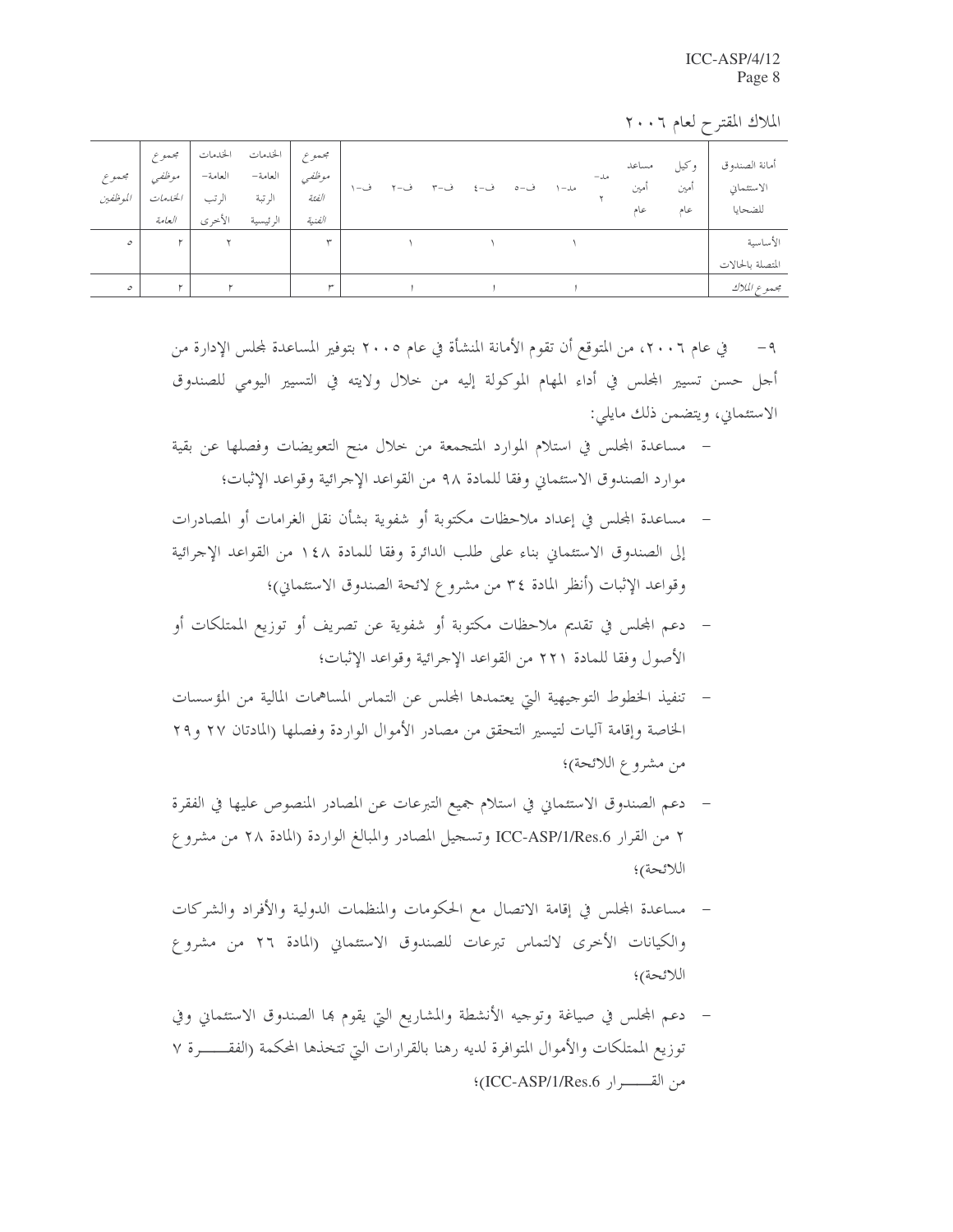- مساعدة المجلس في تنفيذ أوامر المحكمة بمنح التعويضات الفردية أو الجماعية عملاً بالقاعدة ٩٨ من القواعد الاجرائية وقواعد الإثبات وفي استعمال مصادر أخرى لصالح الضحايا كما تنصُّ على ذلك المادة ٧٩ من نظام روما الأساسي؛
	- وضع وتنفيذ استراتيجيات لجمع الأموال بصورة فعّالة؛
- وضع استراتيجية للإعلام عن الصندوق الاستئماني للضحايا وزيادة الوعى بوضع الضحايا الصعب التي تقع قضاياهم ضمن اختصاص المحكمة؛
	- تنفيذ المعايير المعتمدة لرفض المساهمات التي لا تتماشى مع مبادئ المحكمة؛  $\frac{1}{2}$
- مواصلة الاتصال مع قلم المحكمة، وعم غيره من هيئات المحكمة والمنظمات بشأن المواضيع  $\overline{\phantom{a}}$ ذات الصلة؛
	- تقديم المحلس لتقرير دوري عن أنشطته (مشروع القاعدة ٢٠).

الاحتياجات من الموظفين

مدير تنفيلي (مد-۱)

١٠– يتولى هذا الموظف جميع المسؤوليات التنفيذية، ويسير وينسق سياسات وبرامج الصندوق ومشاريعه العامة والخاصة. أما بالنسبة للإشراف على موظفي الأمانة، فهو يسهر على تحقيق متطلبات الصندوق وأهدافه العامة في الأحلين المتوسط والطويل، كما ينص على ذلك مجلس الإدارة.

وستتضمن مسؤوليات هذا الموظف ما يلي:

- إعداد الأدلة التوجيهية والإشراف عليها لإصدار الفتاوى أو المشورة القانونية بشأن المسائل المتعلقة بالتعويض، وبوظائف الصندوق وأمانته، وهيكلتهما وأنشطتهما؛
- تقديم التعليمات لصياغة وتنفيذ حملات إعلام الجمهور وحملات التوعية فيما يخص الصندوق الاستئماني، وبرامج توزيع الأموال، ومراقبة تنفيذ ذلك؛
- تحديد أعلى معايير الجودة والفعالية من حيث تكاليف برامج الصندوق وأنشطته، والسهر على الامتثال لها؛
- إسداء المشورة وتقديم المساعدة في حل المسائل الإحرائية والجوهرية إلى مجلس الإدارة في جميع المسائل المتعلقة بتيسير الصندوق والإشراف عليه، وتمثيل أمانة الصندوق في الاجتماعات التشريعية المتعددة التخصصات، والاجتماعات المشتركة بين الوكالات؛
- تسيير برامج الصندوق وأنشطته، وإدماجها كلما كان ذلك مناسبا في برامج وأنشطة هيئات المحكمة؛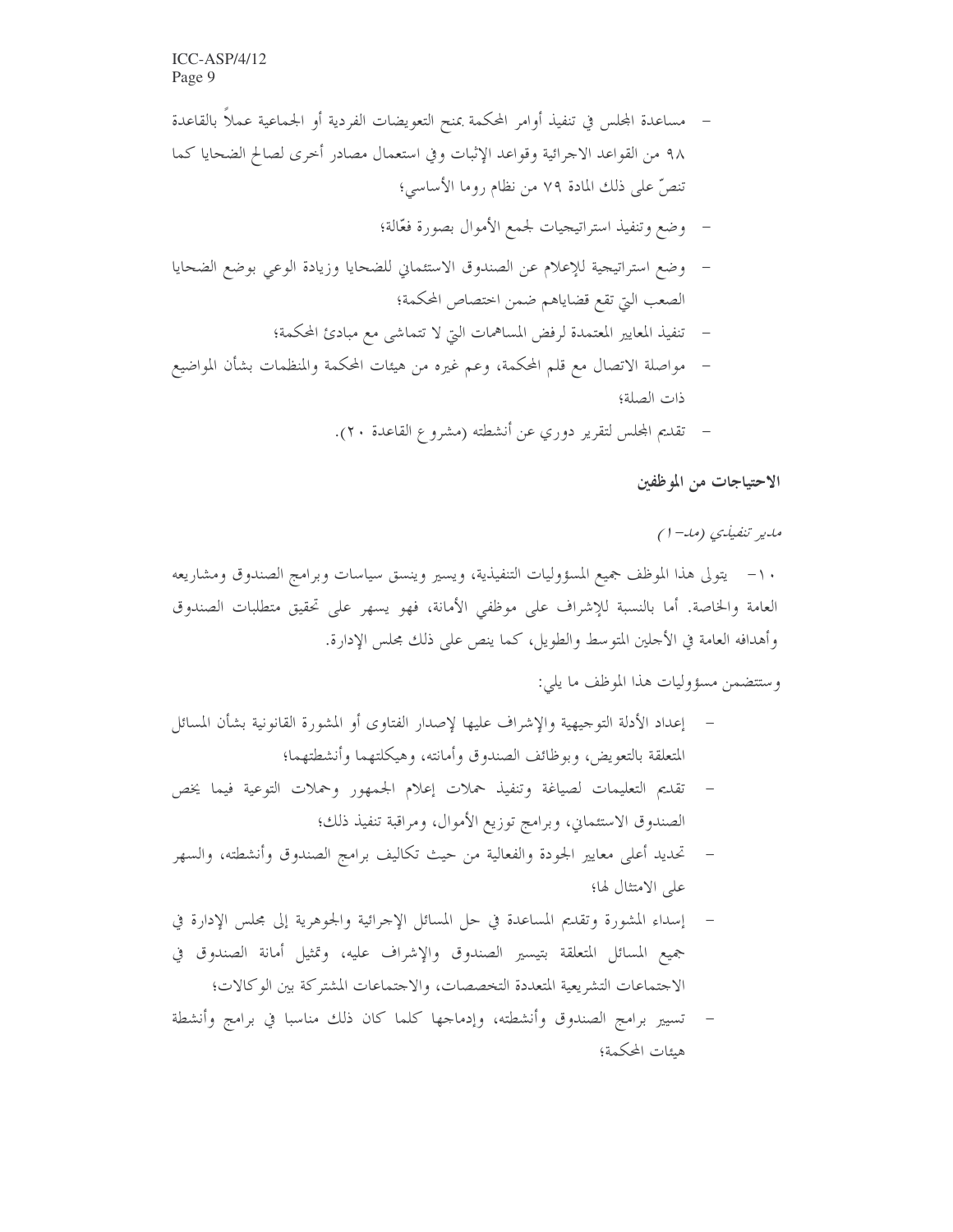القيام بالمشاورات، والمشاركة في المفاوضات مع ممثلين رفيعي المستوى من الدول الأطراف أو منظمات أخرى؛ تمثيل الأمانة في اجتماعات مع غيرها من المنظمات أو المؤسسات؛ تحليل المقترحات المتعلقة بالميزانية وبالموارد البشرية، وتنسيقها، وصياغتها، والموافقة عليها، وتقديمها، والتفاوض عليها وتبريرها، وتدبير شؤون الموظفين والخدمات التعاقدية.

موظف جمع الأموال من رتبة (ف-٤)

١١- يحدد هذا الموظف ويستهدف مصادر حديدة للتمويل ويعزز الروابط القائمة مع المانحين لزيادة الدخل. وهو مكلف من بين جملة أمور أخرى، بتحديد أنواع جمع الأموال وصياغة البرامج أو الحملات التي ينبغي تنفيذها، وإعداد برنامج لجمع الأموال، وتقديم المشورة إلى أفرقة المتطوعين الذين يرغبون في المشاركة في جمع الأموال، والاحتفاظ بالملفات المتعلقة بالأفكار في مجال المنح وجمع الأموال، ومصادر التمويل المربحة. وسيعمل هذا الموظف مع مجموعة كبيرة من الشركاء. وبصفته مسؤول عن جمع الأموال ينبغي أن يقوم بما يلي:

- تحديد واستهداف مصادر حديدة لجمع الأموال وتعزيز الروابط القائمة مع المانحين للزيادة من الدخل؛
	- تحديد أنواع جمع الأموال وصياغة البرامج أو الحملات التي ينبغي تنفيذها؛
- مساعدة المحلس بإمداده بالتعليمات الرئيسية عن البرامج الإعلامية وحملات التوعية أو  $\overline{\phantom{a}}$ بالإشراف على صياغتها وتنفيذها، وعن برامج توزيع الأموال؛
- إعداد برنامج جمع الأموال، وتقديم المشورة إلى أفرقة المتطوعين الذين يرغبون في المشاركة في جمع الأموال، والاحتفاظ بالملفات المتعلقة بالمنح جمع الأموال، ومصادر التمويل المربحة.

موظف قانويي مساعد بدرجة ف-٢

١٢– أنشئت هذه الوظيفة في ميزانية ٢٠٠٥ نتيجة توصيات قدمها إلى جمعية الدول الأطراف الفريق العامل المعنى بالصندوق الاستئماني للضحايا لنصف السنة. وسيكون هذا الشخص مسؤولا عن إسداء المشورة القانونية لمحلس الإدارة وإحراء الأبحاث الموضوعية عن المسائل القانونية المعقدة المتصلة بالتعويضات وعن المسائل المتصلة بالعلاقة بين المحكمة والصندوق الاستئماني وكذلك عن مهام وأنشطة الصندوق الاستئماني بما فيها استلام الأموال وإنفاقها. ورهنا بأي قرار تتخذه جمعية الدول الأطراف في شهر تشرين الثاني/نوفمبر ٢٠٠٥، يُفترض لأغراض مشروع الميزانية أن هذه الوظيفة ستكون بدوام كامل في ٢٠٠٦. وبإشراف المدير التنفيذي، سيتولى الموظف القانوين المساعد المهام التالية: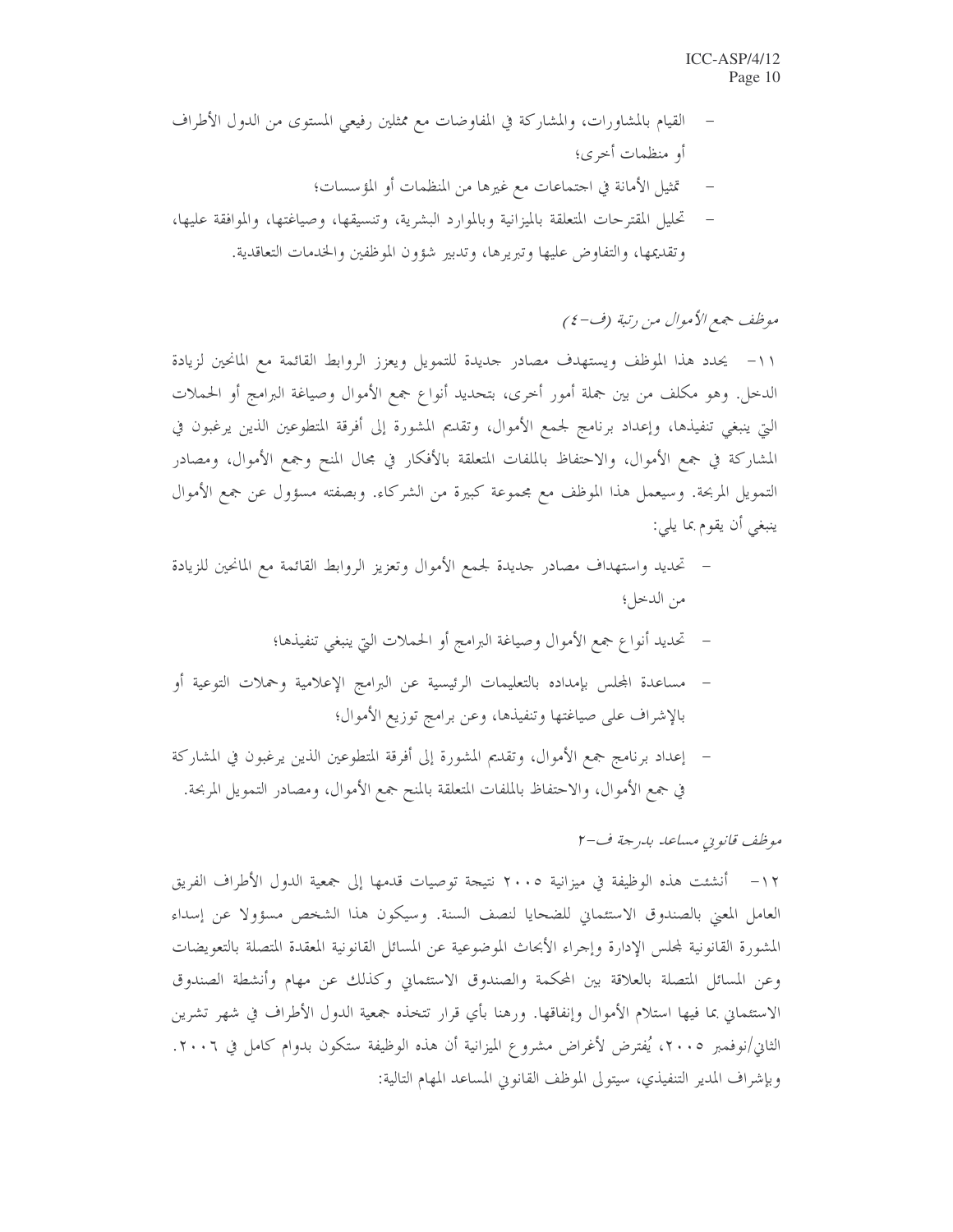- تنفيذ أوامر المحكمة في مجال صياغة العقود والاتفاقات وغيرها من الترتيبات مع المستفيدين والكيانات الأخرى، بما فيها المنظمات غير الحكومية، أو المنظمات الدولية أو المنظمات الوطنية حسب الحالات؛
- دعم المجلس بتقديم ملاحظات كتابية وشفوية بشأن التصرف في الممتلكات والأصول أو توزيعها عملاً بالقاعدة ٢٢١ من القواعد الإجرائية وقواعد الإثبات؛
- مساعدة المجلس في تنفيذ أوامر المحكمة بمنح التعويضات بصورة فردية أو جماعية وفقا للقاعدة ٩٨ من القواعد الإحرائية وقواعد الإثبات، وفي استخدام مصادر أخرى لصالح الضحايا، مما تنص عليه المادة ٧٩ من نظام روما الأساسي؛
	- وضع إجراءات لتسيير أنشطة الصندوق وبرامحه وتسهيلها؛
- تقديم الدعم لرئاسة مجلس الإدارة بالقيام بأبحاث متعمقة في مسائل قانونية معقدة تتصل بالتعويضات وفي المسائل المتعلقة بوظائف الصندوق وهيكله وأنشطته؛
	- تنظيم وإعداد الاحتماعات والحلقات الدراسية ودورات العمل المتصلة بالموضوع؛
- إقامة العلاقات مع الضحايا، ومنظمات الضحايا، والمنظمات الدولية الحكومية، والمنظمات الدولية والوطنية كما يقتضى الحال والحفاظ عليها.

موظف احتصاصي في نظم المعلومات الحاسوبية (خ ع-٥)

١٣– يتضمن هذا المنصب تخطيط نظم الإعلام الحاسوبية في الأمانة، وتصميمها وتطويرها وتنفيذها وصوفا. ويعد الموظف هذا المنصب مسؤولا على ما يلي:

- إعداد دراسات الجدوى، وتحليل التطبيقات الموجودة، وصيانة البرمجيات، وصياغة وتحرير البرامج الحاسوبية ووضع قواعد البيانات؛
	- تحديث وتدبير تنظيم البيانات وتيسير الحصول عليها؛
- إجراء الاتصالات مع قلم المحكمة، وخاصة مع قسم مشاركة وتعويض الضحايا، بخصوص المعلومات المقدمة في استمارات طلبات التعويض، ومساعدة مستخدمي هذه البرامج وتزويدهم بالمشورة بشأن المواد والبرمجيات الأكثر ملاءمة مع مختلف المهام التي يجب على الأمانة أداءها؛
	- القيام بدورات تدريبية وإيضاحية للمستخدمين.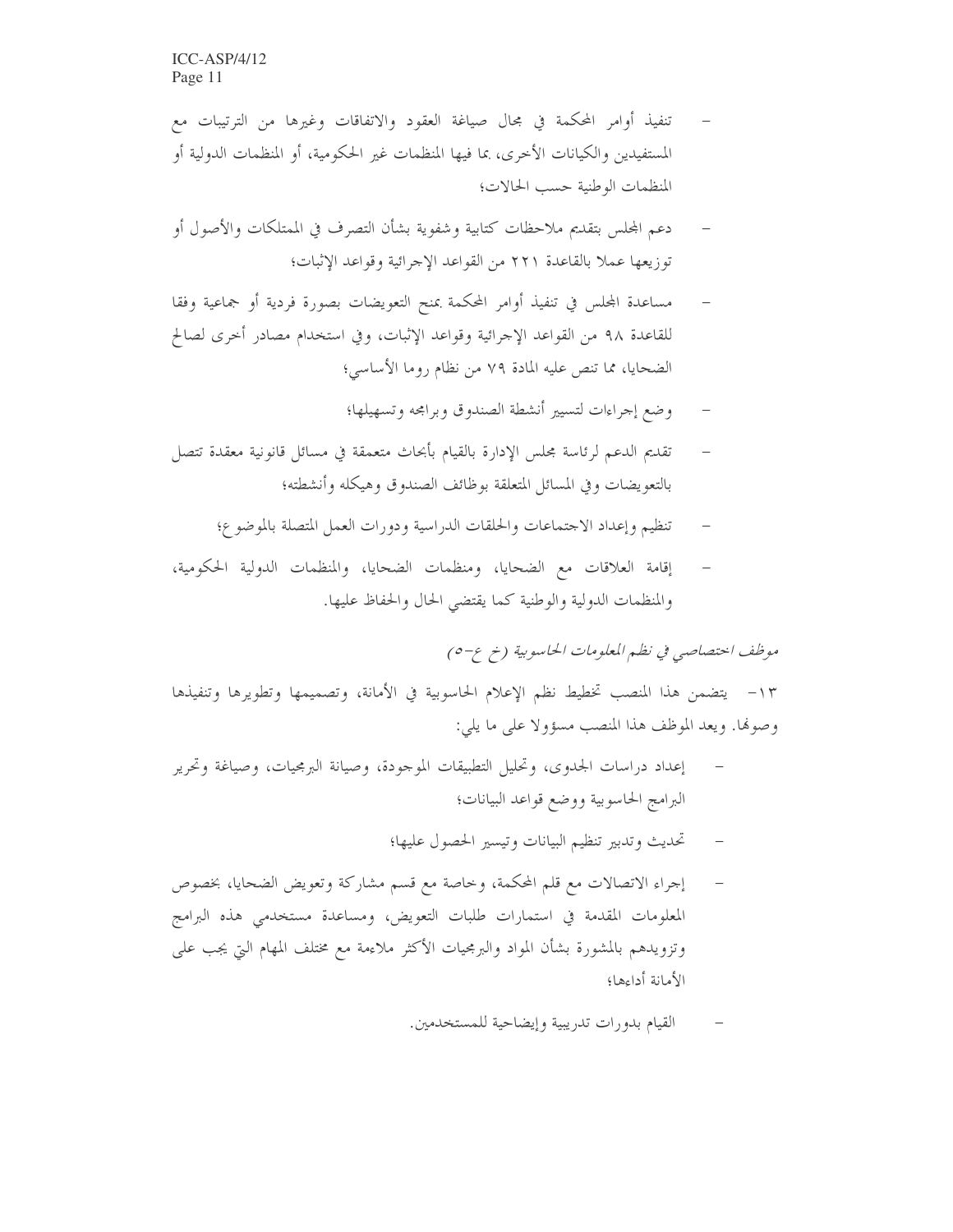مساعد إداري (خ ع-٥)

١٤ – تحت إشراف المدير التنفيذي، يقدم هذا الموظف الدعم الإداري إلى أمانة المحلس. ويقوم بالمهام التالية:

- متابعة ومراقبة المبالغ المخصصة للأمانة ونفقاقما؛
- تدبير الشؤون الإدارية في الأمانة بتعاون وثيق مع الأقسام ذات الصلة في قلم المحكمة؛
- المشاركة في إعداد الوثائق المتعلقة بالميزانية، وإطلاع موظفى الأمانة على المسائل الإدارية والتأكد من أن المراسلات والوثائق كاملة، وأن صياغتها جيّدة وسليمة نحويا؛
- تسيير برنامج عمل المدير التنفيذي بتنظيم احتماعاته ومواعيده مع المسؤولين في المحكمة ومع الأشخاص الخارجيين، واستكمال نظام لترتيب وثائق العمل، ومراقبة المراسلات الواردة؛

نفقات أخرى

تكاليف السفر

١٥ – يغطى بند "السفر" مصروفات درجة الأعمال والإقامة وتكاليف المطارات لتمكين خمسة أعضاء من مجلس الإدارة من السفر إلى لاهاي لحضور الاحتماع السنوي للصندوق. وسيشمل هذا البند أيضًا تغطية السفر الرسمي لموظف جمع الأموال، والموظفين الآخرين.

اجتماع مجلس الإدارة

١٦- عملا بالفقرة ٢ من مرفق القرار ٦ لجمعية الدول الأطراف (ICC-ASP/1/Res.6)، يعمل أعضاء مجلس الإدارة بصفتهم كأفراد وعلى أساس تطوّعي. ومع ذلك خصصت الميزانية البرنامجية للمحكمة لعام ٢٠٠٥ مبلغا لتغطية التكاليف المتعلقة بالاحتماع السنوي لمحلس الإدارة المعقود في الفترة من ٢٠ إلى ٢٢ نيسان/أبريل ٢٠٠٤.

١٧ – بالنسبة لعام ٢٠٠٦، ومع إنشاء أمانة المحلس، يوصى بتخصيص الاعتمادات من حديد في الميزانية لتنظيم اجتماعات المحلس، التي سيعقد أحدها في لاهاي حيث يمكن لمحلس الإدارة أن يستخدم مرافق المحكمة. وترد أدناه التكاليف التيّ سينظر فيها لتنظيم احتماع للمحلس في لاهاي.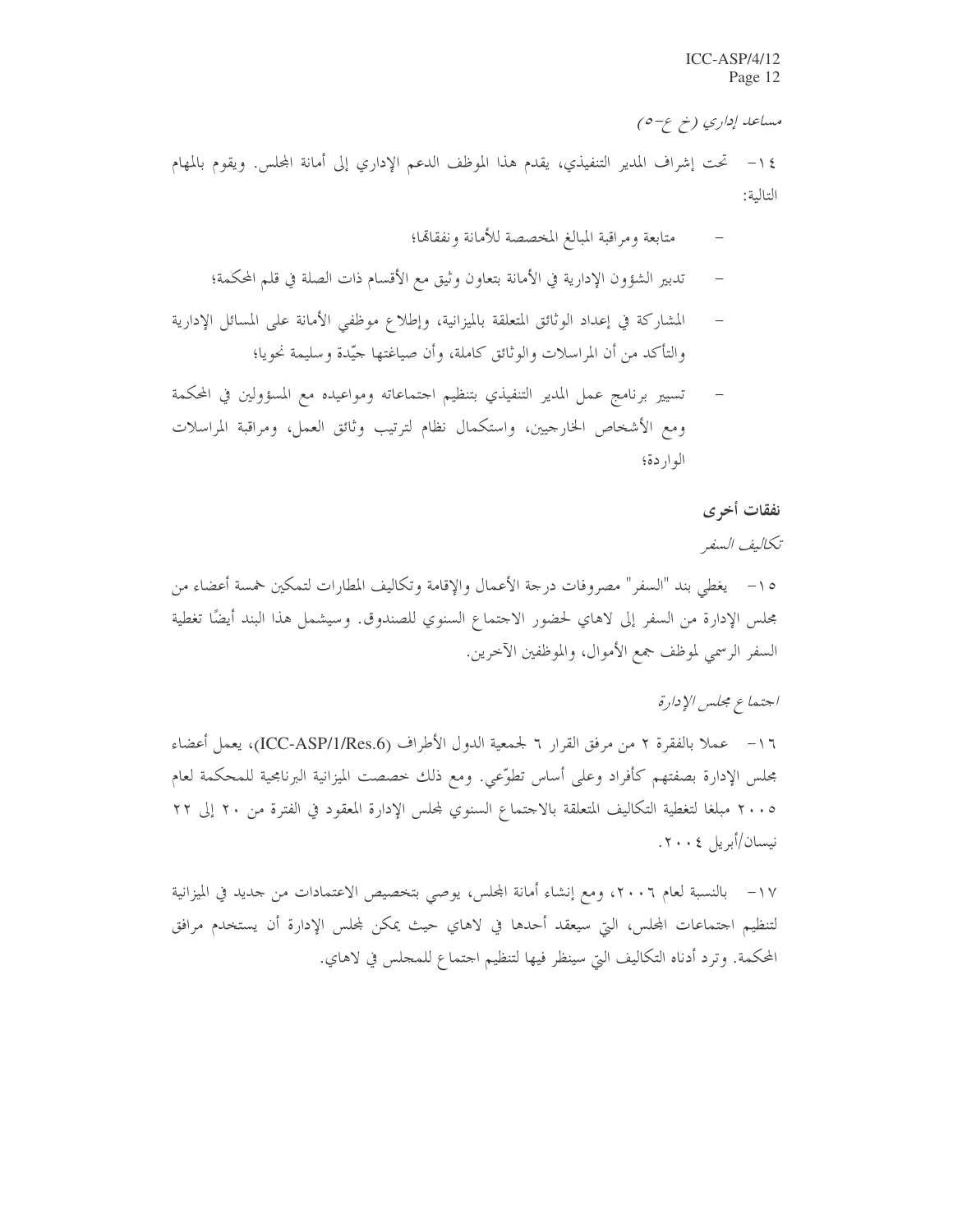● تكاليف النقل في درجة الأعمال؛

| التكاليف التقريبية باليورو | الطائرة ذهابا وإيابا إلى لاهاي |
|----------------------------|--------------------------------|
| $\vee \circ \cdot$         | من عمَّان                      |
| $Y Y \$                    | من كاب تاون                    |
| ۲ ٥٣٤                      | من سان حو سيه                  |
| ハドー                        | من فارسوفي                     |
| $\circ \circ \cdot$        | (بالتاليس٬<br>من بار پسر       |
| 9 TV9                      | المجموع الفرعي                 |

● تكاليف أخرى:

 $(\dagger)$ 

| الاقامة                          |                |
|----------------------------------|----------------|
| ليلتان في الفندق لخمسة أشخاص     | ۱۹۶۸ م         |
| المصروفات النثرية في محطات السفر | ٦٠,            |
| المجمو                           | $Y O T \wedge$ |

## $(4)$

| خدمات الترجمة التحريرية                                                    |                 |
|----------------------------------------------------------------------------|-----------------|
| والترجمة الفورية                                                           |                 |
| الترجمة الفورية الخارجية                                                   |                 |
| (انكليزي وفرنسي) ليومين بمبلغ ٣٦٧ يورو                                     |                 |
| في اليوم لكل مترجم فوري، إضافة إلى<br>تكاليف السفر (٩٠٠ يورو)              | て て・人           |
| التدوين: ٢٢٠ يورو في الساعة باللغتين<br>الانكليزية والفرنسية ليومى المؤتمر | $V \cdot \xi$ . |
| ترجمة الوثائق قبل الاحتماع: ١٠٠ صفحة                                       |                 |
| إبان الاجتماع: ١٥ صفحة                                                     |                 |
| بعد الاجتماع: ٧٥ صفحة                                                      |                 |
| (بالسعر العادي البالغ ٤٥ يورو للصفحة،                                      |                 |
| وهي تتضمن ٣٠٠ كلمة)                                                        | A 00.           |
| المجموع الفرعي                                                             | 121 19          |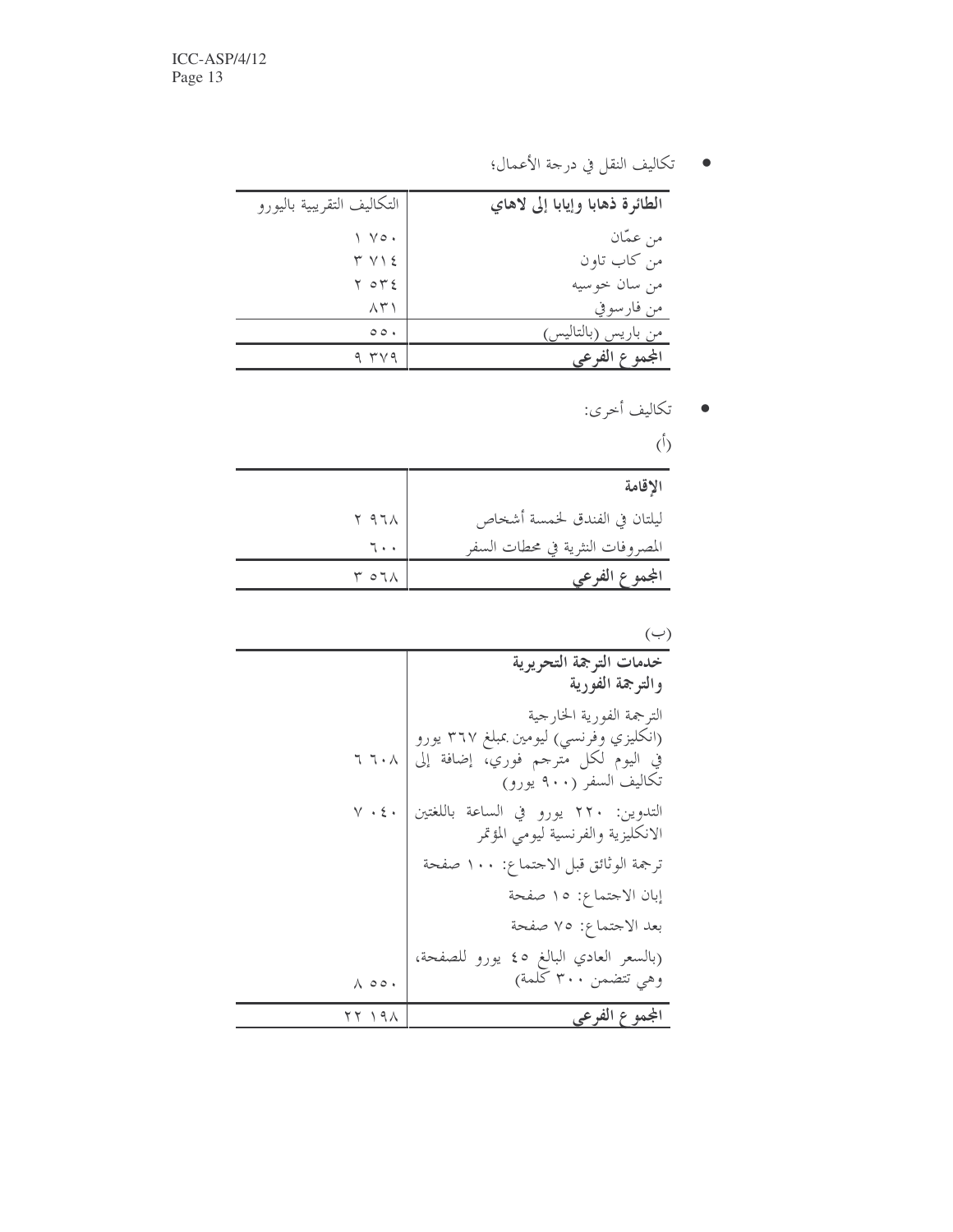$(\underline{\tau})$ 

| تكاليف الضيافة               |                  |
|------------------------------|------------------|
| طعام (يومين)                 | ۲۹.              |
| عشاء (١٥ شخصا، في يوم واحد)  |                  |
| غذاء (١٥ شخصا، في يومين)     | Y                |
| المجموع الفرعي               | ۳۲۹۰             |
|                              |                  |
| المجموع بالنسبة لاجتماع واحد | $Y \wedge \xi Y$ |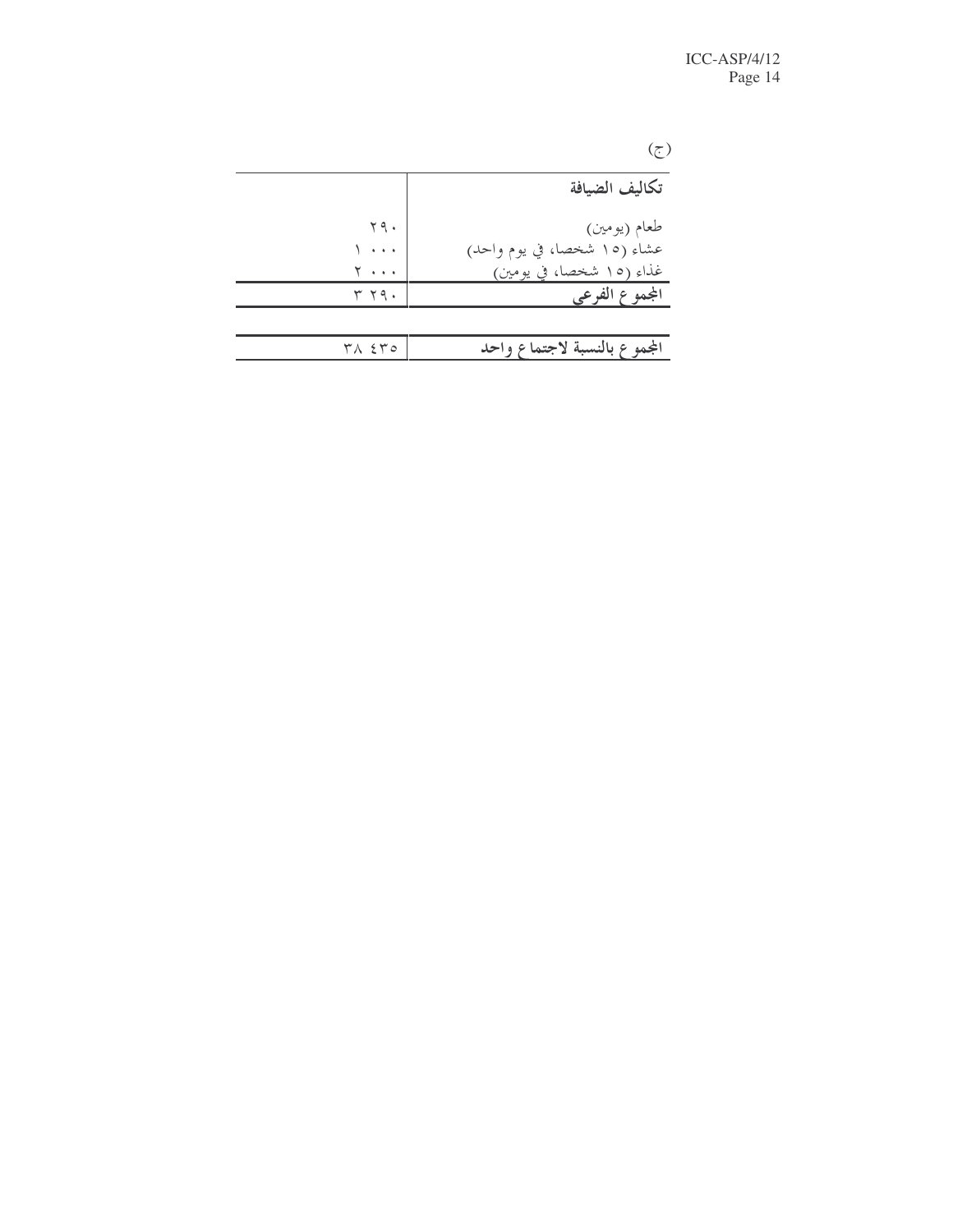### المرفق باء

#### قائمة التبرعات

الحساب المصرفي في مصرف JP Morgan Chase Bank أولا

Fonds au profit des victims de la Cour penale internationale JP Morgan (Etats-Unis d'Amerique) Numero de Compte: 400932776 ABA Routing Number: 0002 Swift Code: CHASUS33 Fed Wire Number: 021000021

تفاصيل التبرعات المودعة بالدولار الأمريكي في مصرف JP Morgan Chase Bank من ١٦ تموز/يوليو '٢٠٠٤ إلى ١٥ آب/أغسطس ٢٠٠٥ :

| المجموع             | تاريخ التبرعات           |
|---------------------|--------------------------|
| (بالدولار الأمريكي) |                          |
| ۱۷٦                 | آب/أغسطس ٢٠٠٤            |
| ۲.                  | أيلول/سبتمبر ٢٠٠٤        |
| ۲٦٥                 | تشرين الأول/أكتوبر ٢٠٠٤  |
| ۳۷,٦۲               | تشرين الثاني/نوفمبر ٢٠٠٤ |
| ٦.                  | كانون الثاني/يناير ٢٠٠٥  |
| 001,77              | ۱۶ الف                   |

تفاصيل الحساب في مصرف JP Morgan Chase Bank من ١٦ تموز/ يوليو ٢٠٠٤ إلى ١٥ آب/أغسطس

#### $:Y \rightarrow Q$

| المجموع                     | تفاصيل الحساب المصرفي              |
|-----------------------------|------------------------------------|
| (بالدولار الأمريكي)         |                                    |
| 001,77                      | المحموع الفرعي (بالدولار الأمريكي) |
| $\wedge \cdot \cdot \wedge$ | التكاليف المصرفية ٢٠٠٤             |
| $Y \circ Q \circ Y$         | التكاليف المصرفية ٢٠٠٥             |
| لا ينطبق                    | الفو ائد                           |
| لا ينطبق                    | الشيكات التي رفضها المصرف          |
| 5.47, .7                    | المجموع                            |

١- وردت هذه التبرعات بعد حملة أقيمت في الولايات المتحدة في شهر آذار/مارس ٢٠٠٣. ونسقت هذه الحملة المنظمة الحكومية "مواطنون من أجل حلول عالمية" دعمها وشارك فيها ما يزيد على ٣٠ منظمة غير حكومية أخرى. وكان هدف هذه الجملة جمع الموارد لصالح صندوق المحكمة الجنائية الدولية لصالح الضحايا، ومنح فرصة للمواطنين للمشاركة مباشرة في مهمة المحكمة، وزيادة الوعي في الولايات المتحدة بأهمية عمل صندوق المحكمة. أوقفت منظمة "مواطنين من أجل حلول عالمية" حملتها في ٣١ كانون الأول/ديسمبر ٢٠٠٤، ولم يرد إلا عدد قليل من المساهمات حتى ذلك الحين.

٢ لا ترد في الجدول إلى الأشهر التي وصلت فيها المساهمات.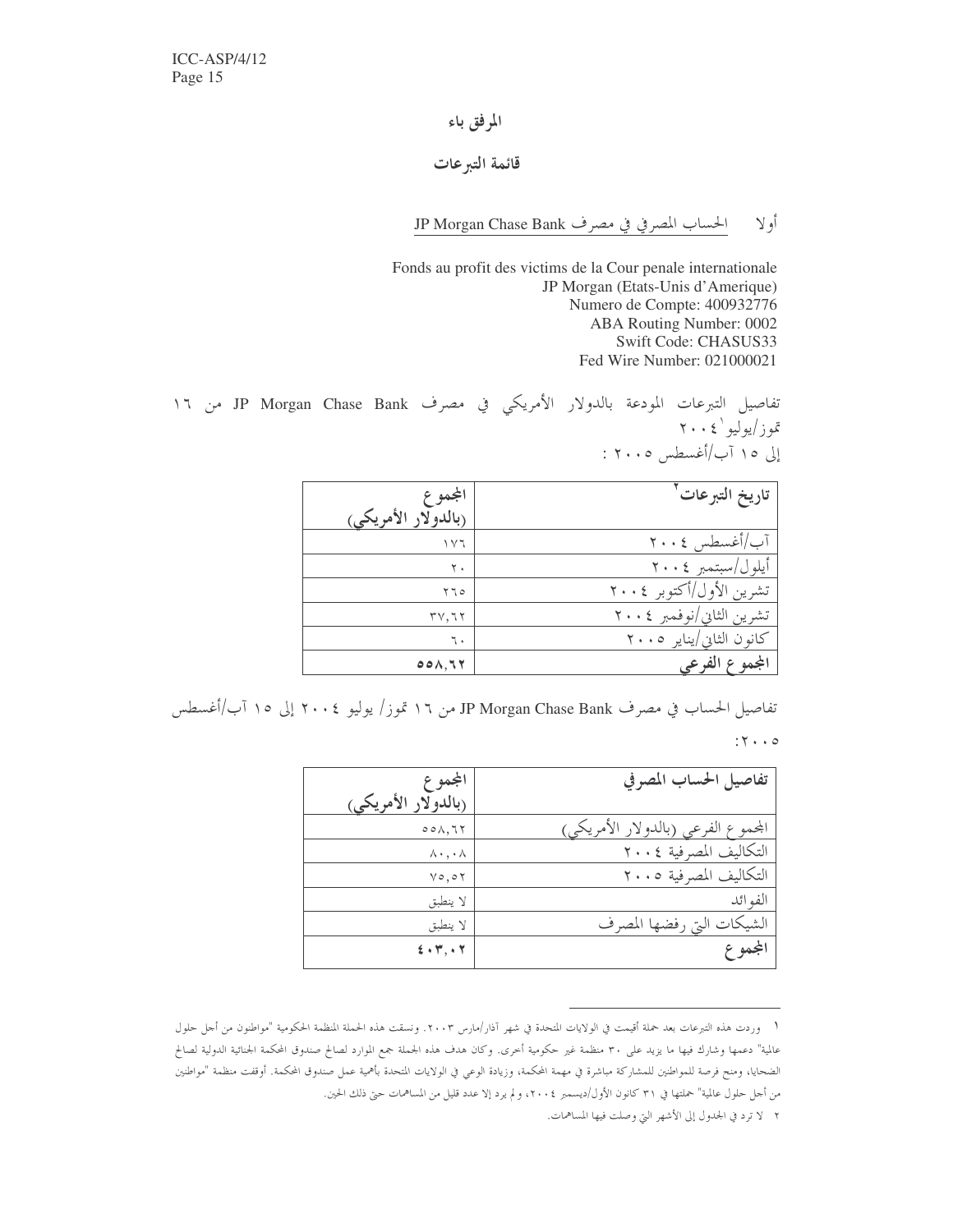$ICC-ASP/4/12$ Page 16

ثانيا- الحساب المصرفي في مصرف Fortis Bank

Fonds au profit des victims de la Cour penale internationale JP Morgan (Etats-Unis d'Amerique) Numero de Compte: 400932776 ABA Routing Number: 0002 Swift Code: CHASUS33 Fed Wire Number: 021000021

تفاصيل التبرعات المودعة في مصرف Fortis Bank باليورو من ١٦ تموز/يوليو ٢٠٠٤ إلى ١٥

آب/أغسطس ۱۲۰۰۰:

| المجموع                                         | تاريخ التبرعات <sup>٣</sup>    |
|-------------------------------------------------|--------------------------------|
| (بالدولار الأمريكي)                             |                                |
| $\circ\cdot\cdot$                               | آب/أغسطس ٢٠٠٤                  |
| $\Upsilon \vee \circ \wedge \vee$               | أيلو ل/سبتمبر                  |
| $\circ\cdot$                                    | تشرين الأول/أكتوبر             |
| 00۰ ۲                                           | تشرين الثاني/نوفمبر ٢٠٠٤       |
| Y9Y, 29                                         | كانون الثاني/يناير ٢٠٠٥        |
| ヽ・ハ・                                            | آذار /مارس ۲۰۰۵                |
| ۳۲۹,۱۳                                          | نیسان/أبریل ۲۰۰۵               |
| 7.57,01                                         | تموز/يوليو ٢٠٠٥                |
| 9.1,0.1                                         | آب/أغسطس ٢٠٠٥                  |
| $\forall \xi \; \mathsf{or} \; \xi, \mathsf{o}$ | المجموع الفرعي لتبرعات الأفراد |

| المجموع                                              | تاريخ التبرعات مساهمات الدول  |
|------------------------------------------------------|-------------------------------|
| (باليورو)                                            |                               |
| $Y \circ \cdots$                                     | تشرين الأول/أكتوبر            |
| $\sqrt{1 + \frac{1}{2} + \frac{1}{2} + \frac{1}{2}}$ | تشرين الثاني/نوفمبر ٢٠٠٤      |
| 91.91.09                                             | كانون الأول/ديسمبر ٢٠٠٤       |
| 991.1                                                | كانون الثاني/يناير ٢٠٠٥       |
| $\sqrt{1 + \epsilon^2 + \epsilon^2 + \epsilon^2}$    | آذار /مارس ۲۰۰۵               |
| $Y \circ \cdots$                                     | حزيران/يونيو ٢٠٠٥             |
| $\sqrt{0}$                                           | تموز/يوليو ٢٠٠٥               |
| $71 \text{ V0A}, 9.$                                 | آب/أغسطس ٢٠٠٥                 |
| <b>JO9 VVJ,07</b>                                    | المجموع الفرعي لمساهمات الدول |

تفاصيل الحساب المصرفي في مصرف Fortis Bank من ١ تموز/يوليو ٢٠٠٤ إلى ١ أيلول/سبتمبر ٢٠٠٥:

٣-وردت هذه المبالغ إلى الصندوق الاستثماني للضحايا من موظفين من المحكمة؛ وهي إما أحور تلقاها هؤلاء الموظفون في المؤتمرات أو لتقديمهم حدمات، أو مساهمات طوعية.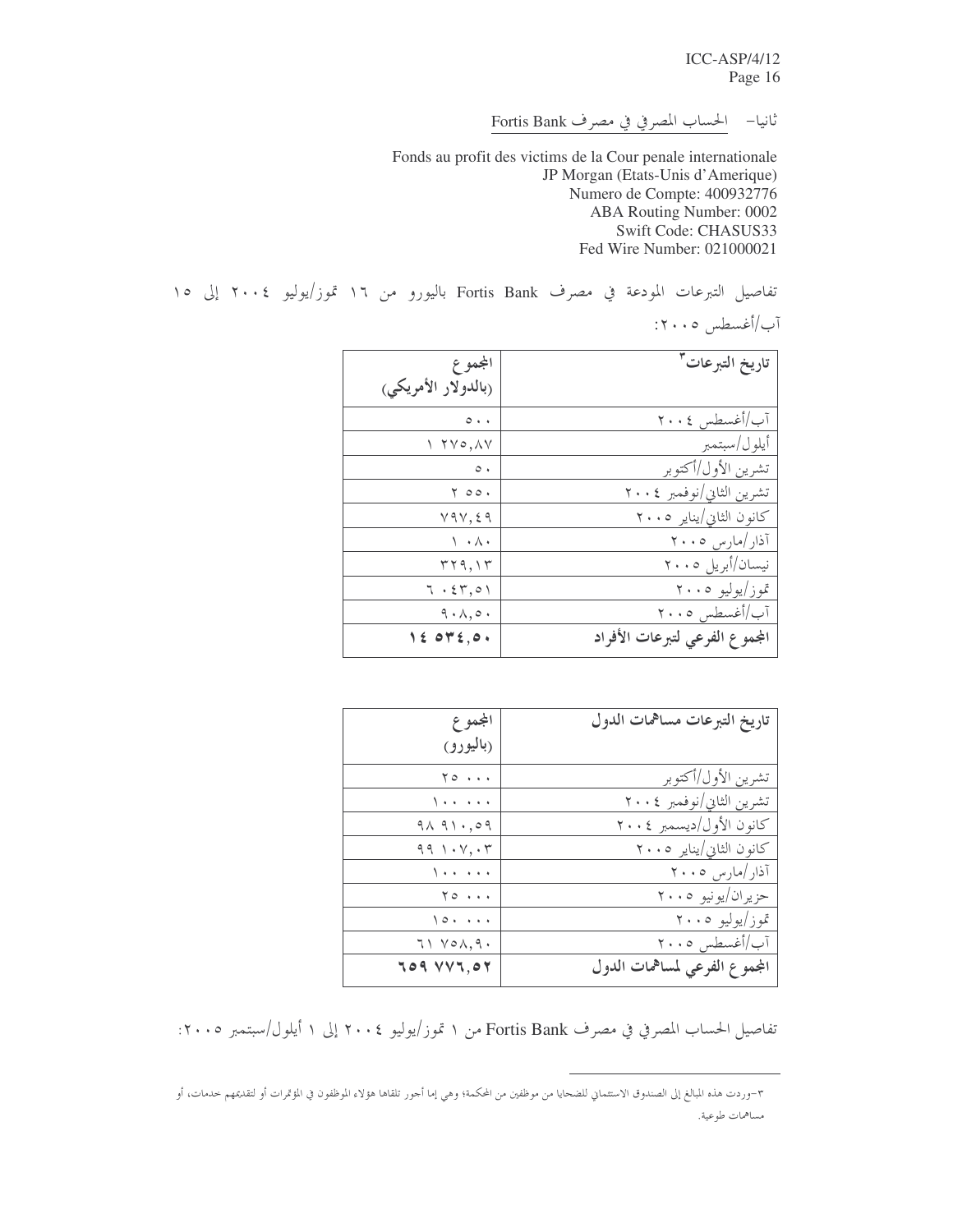$\text{ICC-ASP}/4/12$ Page 17

| المجموع                              | تفاصيل الحساب المصرفي           |
|--------------------------------------|---------------------------------|
| (باليورو)                            |                                 |
| 15.075,0.                            | المحموع الفرعي لمساهمات الأفراد |
| 709 VVI, 07                          | مجموع مساهمات الدول             |
| 0.799, YY                            | الفوائد حتى (٩/١/٢٠٠٥           |
| $\gamma \vee \circ, \cdot \curlyvee$ | تحسم النفقات والعمولات المصرفية |
| $7\lambda \cdot 1\lambda o, VV$      | المجموع                         |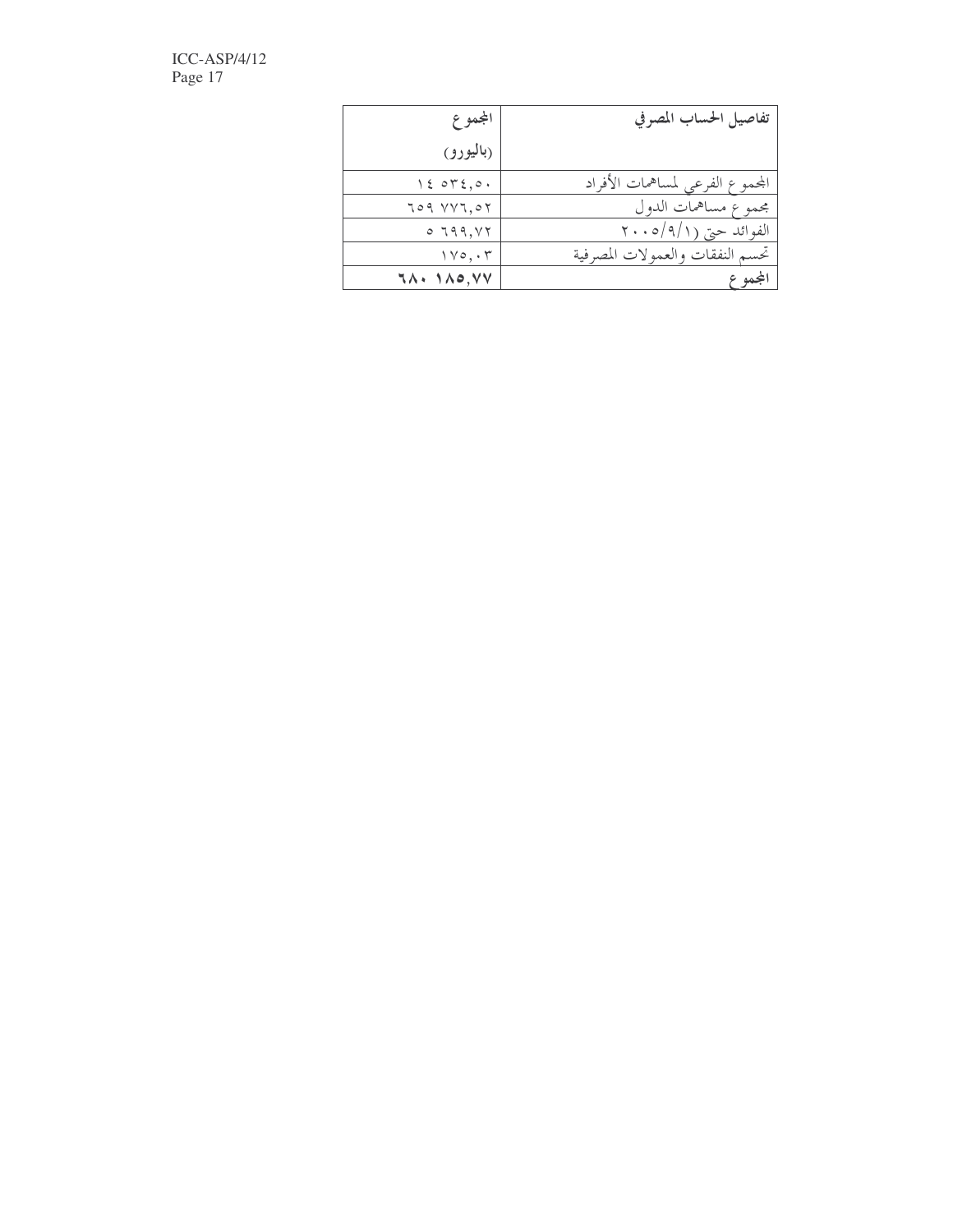## قائمة التبرعات

| عدد التبر عات | المبلغ              | الدول            |
|---------------|---------------------|------------------|
|               | ۰۰۰ ۱۰۰۰ یورو       | بلجيكا           |
|               | ۱۰۰۰۰۰ یورو         | فنلندا           |
|               | ۱۰۰۰ ۱۵۰ یورو       | فر نسا           |
|               | ۷۰۰۰ پورو           | آير لندا         |
|               | ۱۰۰۰۰ دولار أمريكي  | الأر دن          |
|               | ۱۰۰۰ افرنك سويسري   | ليختنشتاين       |
|               | ۲۰۰۰ يورو           | لكسمبرغ          |
|               | ۳۰ ۰۰۰ دولار أمريكي | المكسيك          |
|               | ۲۰۰۰ بورو           | المملكة المتحدة  |
|               | ۸۰۰۰ ۸۵ يورو        | سويسرا           |
|               | ۲۱ ۷۵۸,۹۰ المپورو   | ترينيداد وتوباغو |

قدمت التبرعات التالية إلى الصندوق الإستئماني للضحايا في الفترة من ١٦ تموز/يوليو ٢٠٠٤ إلى ١٥ آب/أغسطس ٢٠٠٥

| التبرعات التي تقل عن ٢٥٠ دولار أمريكي التي وردت في الفترة ما بين ١٦ تموز/يوليو ٢٠٠٤ و١٥ |                  |                          |  |  |
|-----------------------------------------------------------------------------------------|------------------|--------------------------|--|--|
| آب/أغسطس ١٠٠٥                                                                           |                  |                          |  |  |
|                                                                                         | الولايات المتحدة | أبرامسون غاري            |  |  |
|                                                                                         | الولايات المتحدة | فيشر آن وويليم           |  |  |
|                                                                                         | الولايات المتحدة | غرو سو –غو دار  فیکتوریا |  |  |
|                                                                                         | الولايات المتحدة | كوهلر غيناردو سيريس      |  |  |
|                                                                                         | الولايات المتحدة | راسموسن إيميلي           |  |  |
|                                                                                         | الولايات المتحدة |                          |  |  |

قدمت التبرعات التالية إلى الصندوق الإستئماني للضحايا في الفترة من ١٦ تموز/يوليو ٢٠٠٤ إلى ١٥ آب/أغسطس ٢٠٠٥.

| عدد التبرعات | الدو ل  | المنظمات والأفراد         |
|--------------|---------|---------------------------|
|              | هم لندا | (بوس أ.و أ)               |
|              | هم لندا | (بوس ر .ن)                |
|              | هم لندا | , دغورت-بود –و.ي.ج        |
|              | هو لندا | منوكس مارك وشيريل كورميكل |